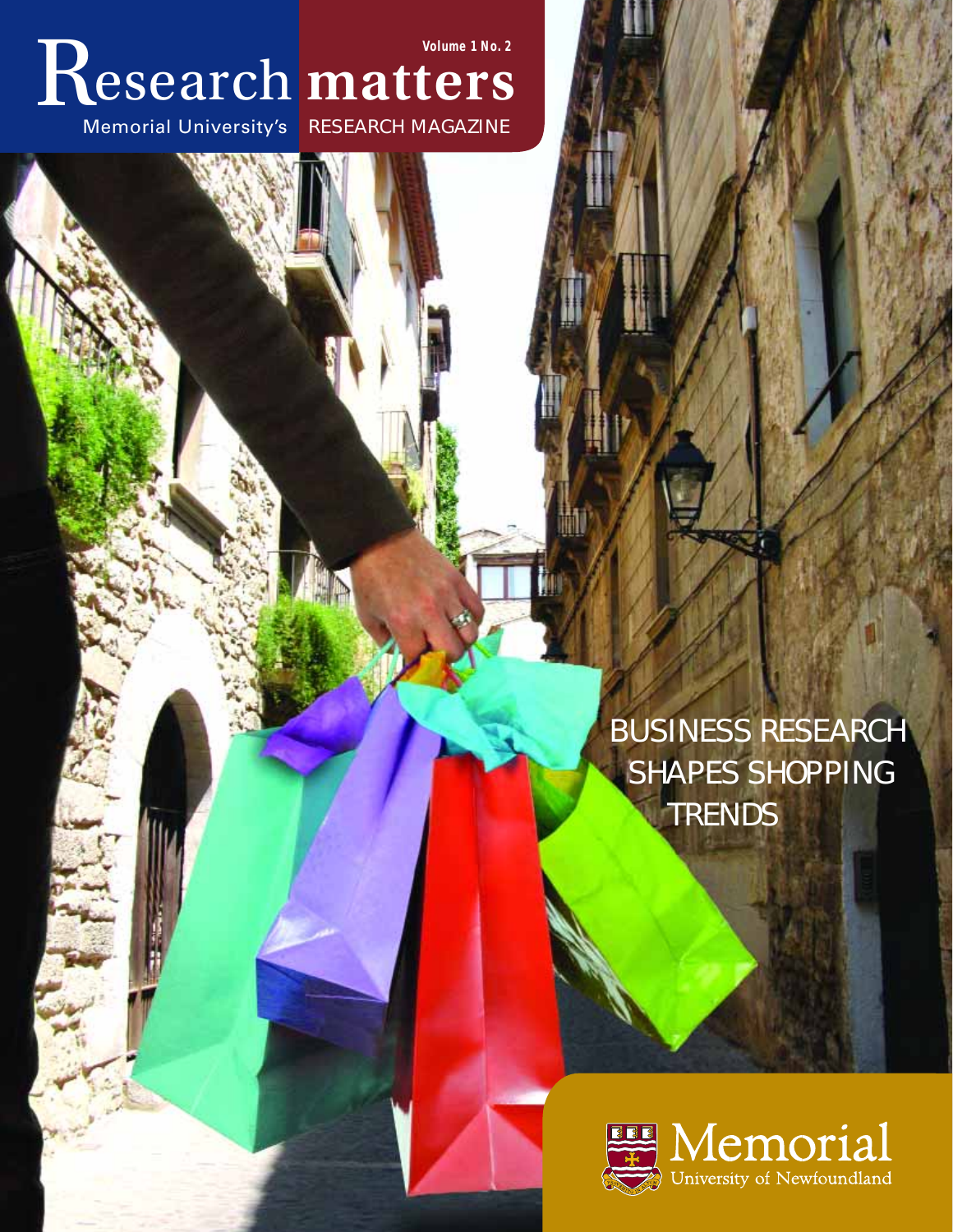### RESEARCH AT MEMORIAL

UNIVERSITY is outward looking and directed at issues and problems facing of our province and the world. It is through research that Memorial makes its major contribution to the intellectual portfolio of our province. Communicating the value and impact of that research is always challenging, especially when one considers the depth and breadth of inquiry in which we are engaged. *Research Matters* is one important vehicle.

In this issue, you will read about Dr. Bradley Clissold's fascinating research into the shorthand language of postcards in the late 19th and 20th centuries and how this form of communication affected the literary movement of the time. Dr. Valerie Booth, our newly



appointed Canada Research Chair in Proteomics, tells us about her work in developing new pharmaceuticals that one day may help alleviate respiratory distress and immune diseases. As well, you will learn how psychologist Dr. Carole Peterson is helping give children a voice by shattering old myths that young children's eyewitness testimony is inaccurate.

I hope you enjoy this issue of *Research Matters* and, as always, I look forward to your comments about it.

Dr. Christopher W. Loomis Vice-president (Research)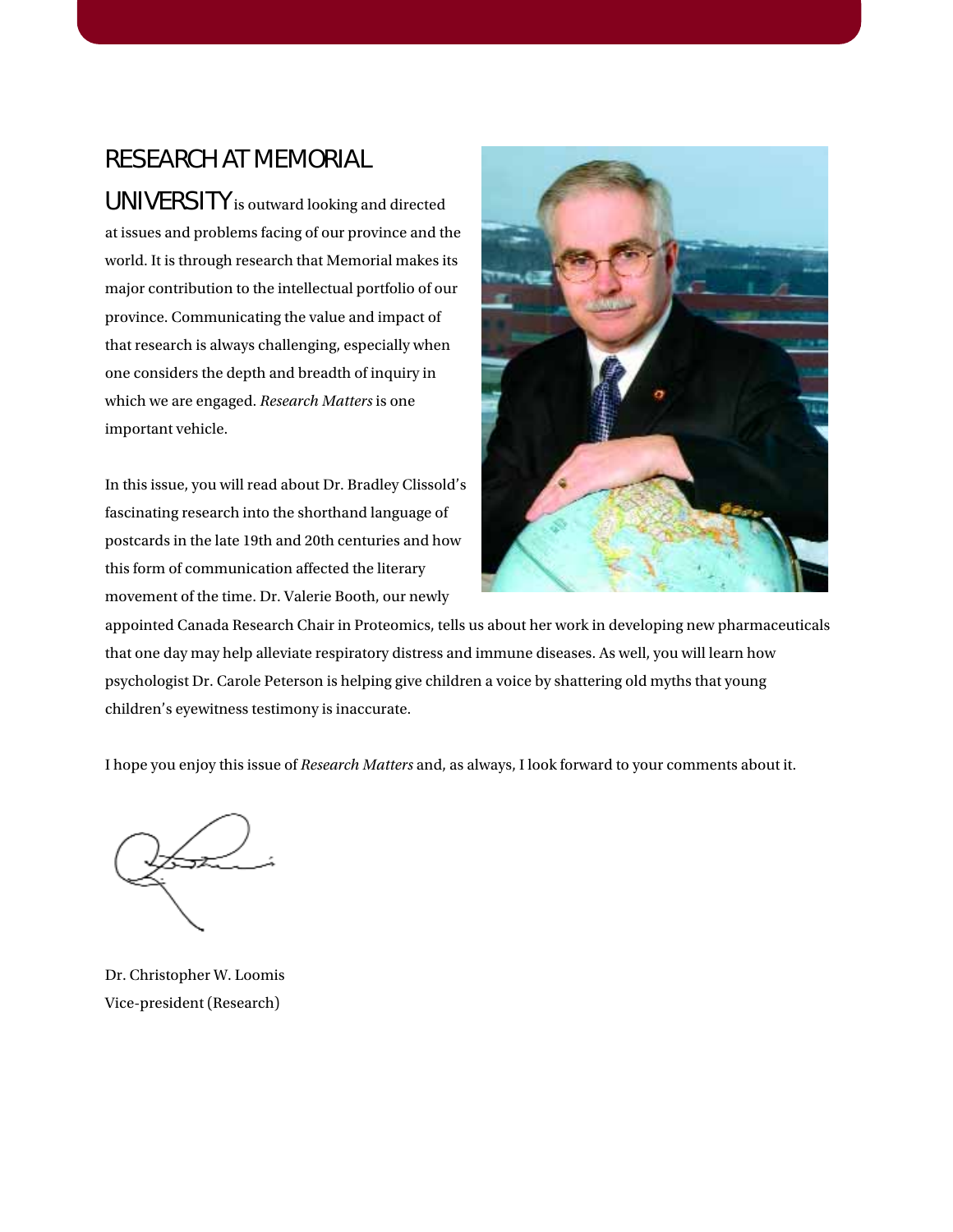









# FEATURES

- Business research shapes shopping trends  $\overline{\mathcal{L}}$
- Seal oil and string quartets 5
- New paradigm for studying Aboriginal language 9
- Out of the mouths of babes 13
- Getting the big picture on our oceans 17
- Managing hemophilia A 21
- British TV crew draws on Memorial's ice expertise 23
- Getting into a sticky situation 24
- Inco Innovation Centre opens 26
- The shorthand language of postcards 28











| Managing editor |  |
|-----------------|--|
| Deborah Inkpen  |  |

Editors Joyce MacKinnon Shannon Crotty

Design Helen Houston Photography Chris Hammond HSIMS Justin Maguire and Cluny South

Harry Ransom **Centre** 

#### **Contributors**

Aimee Sheppard Tracey Mills Deborah Inkpen Lisa Hoffe Michelle Osmond Sharon Gray

**Research Matters** is published twice a year by the Division of Marketing and Communications for the Office of the Vice-President (Research). Versions of some articles have previously been published in Memorial's Gazette.

Please address any comments or suggestions to Deborah Inkpen, managing editor, Research Matters, Office of Vice-President (Research), Memorial University, St. John's, NL, A1B 3X5, e-mail research@mun.ca or phone 709-737-4073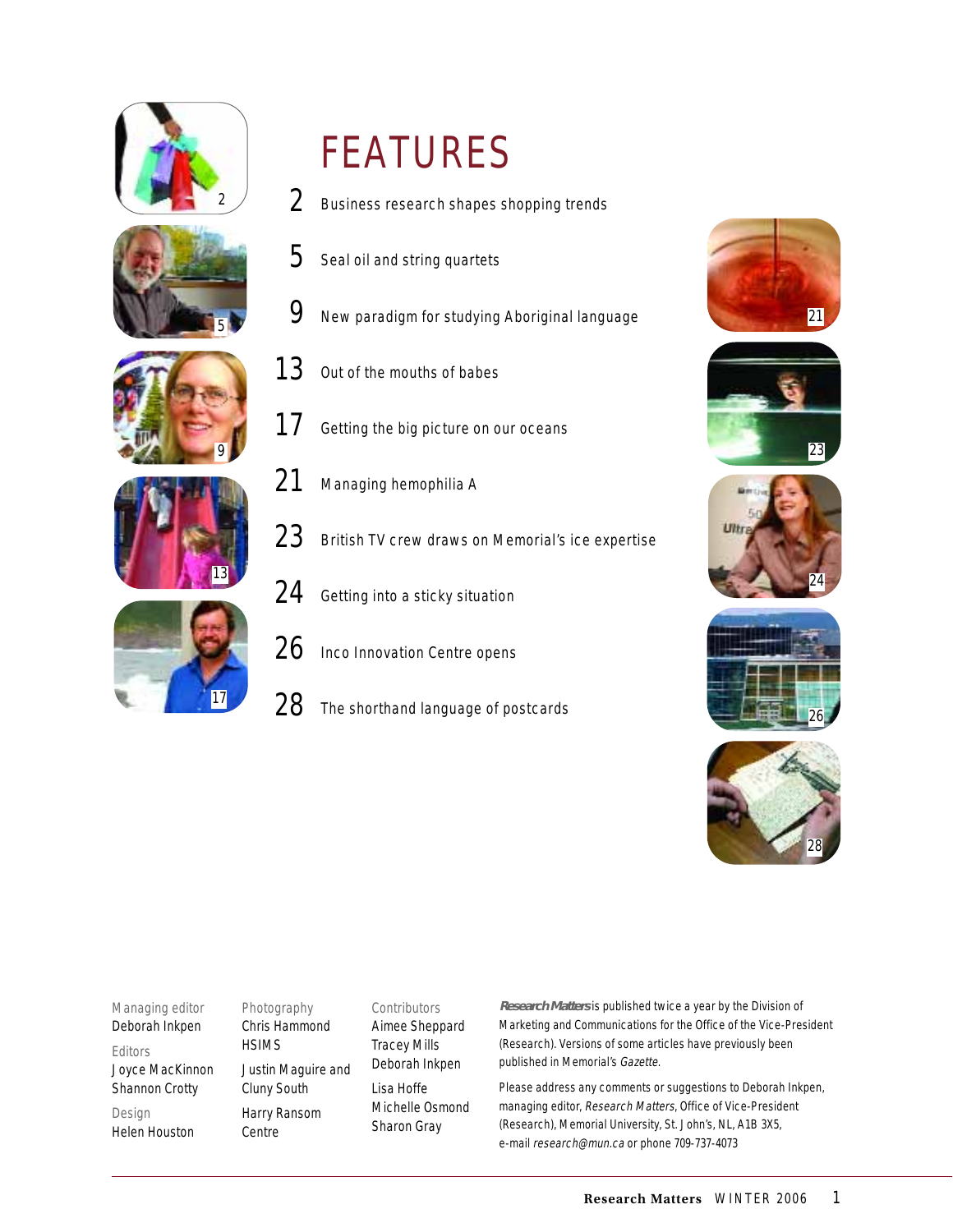DR. SHERRIE KOMIAK HOPES TO BLUR THE LINES BETWEEN OFF-LINE AND ONLINE SHOPPING.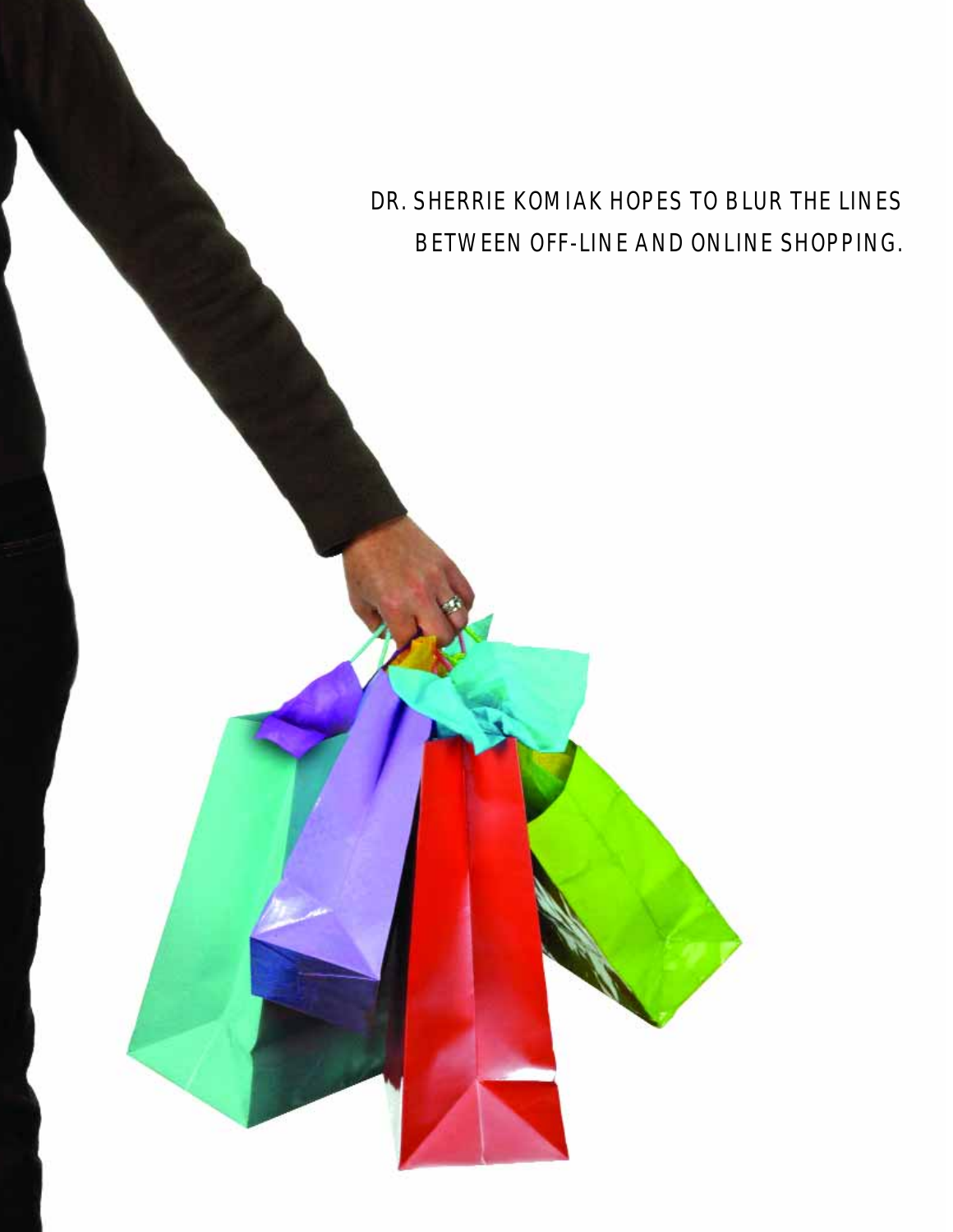## BUSINESS RESEARCH SHAPES SHOPPING TRENDS

#### by Aimee Sheppard

FROM THE TIME she watched the movie *Future World* in the 1970s, Dr. Sherrie Komiak has been interested in artificial intelligence. Now, with a National Science and Engineering Research Council (NSERC) grant to her credit, she hopes to blur the lines between off-line and online shopping by developing sophisticated personalized computer agents as virtual salespersons to improve online shopping.

"The idea is that customers will be able to receive a higher level of service by shopping online at Web sites that use recommendation agents (RAs)," said Dr. Komiak. "RAs are tools that help you quickly find what you are looking for. For example, experienced sales staff can ask you what you like and help you select an item, but this type of service is often only available in high-end retailers. A good RA should be able to help you make better decisions online, therefore making good customer service available at a low cost to a large number of people."

Her investigation involves three main phases: learning about the client; matching what's available to the client's needs; and providing the client with high-quality personalized service. The NSERC grant will be used to address the first two technical phases otherwise known as the product-brokering part of the retail process.

Her goal is to help improve the online retail experience so that it better matches the "real" experience. But she believes the potential exists for the online shopping experience to go beyond the real thing. In addition to increasing customer satisfaction, enhanced virtual stores can also translate into increased revenue and productivity. "In a real store, one sales person can really only serve one client at one time. In the online world, an RA can be used to serve a large number of people at the same time. Also, in the online world firms are not limited by shelves, so their inventories can be huge. It's not practical or possible for staff or customers to search such large inventories. RAs help filter the information available to consumers in seconds. As well, personalization tools may enable a customer to select to be served in an alternate language, an option that may not be possible in the physical location."

Advanced Web sites can also help clients visualize their new product before they buy.

Dr. Komiak explained there are direct and indirect ways to learn about what clients are looking for when they shop online. "The indirect method of learning involves tracking your actions online and making inferences about what you might be looking for while the direct method involves asking you questions. The most effective personalization strategy is to incorporate both methods."

However, the potential of Web-based RAs has not been fulfilled due to the inadequacy of personalization. Dr. Komiak's research will address the pitfalls of RAs and will improve their learning capability through improving the design of the questioning and reasoning systems. ■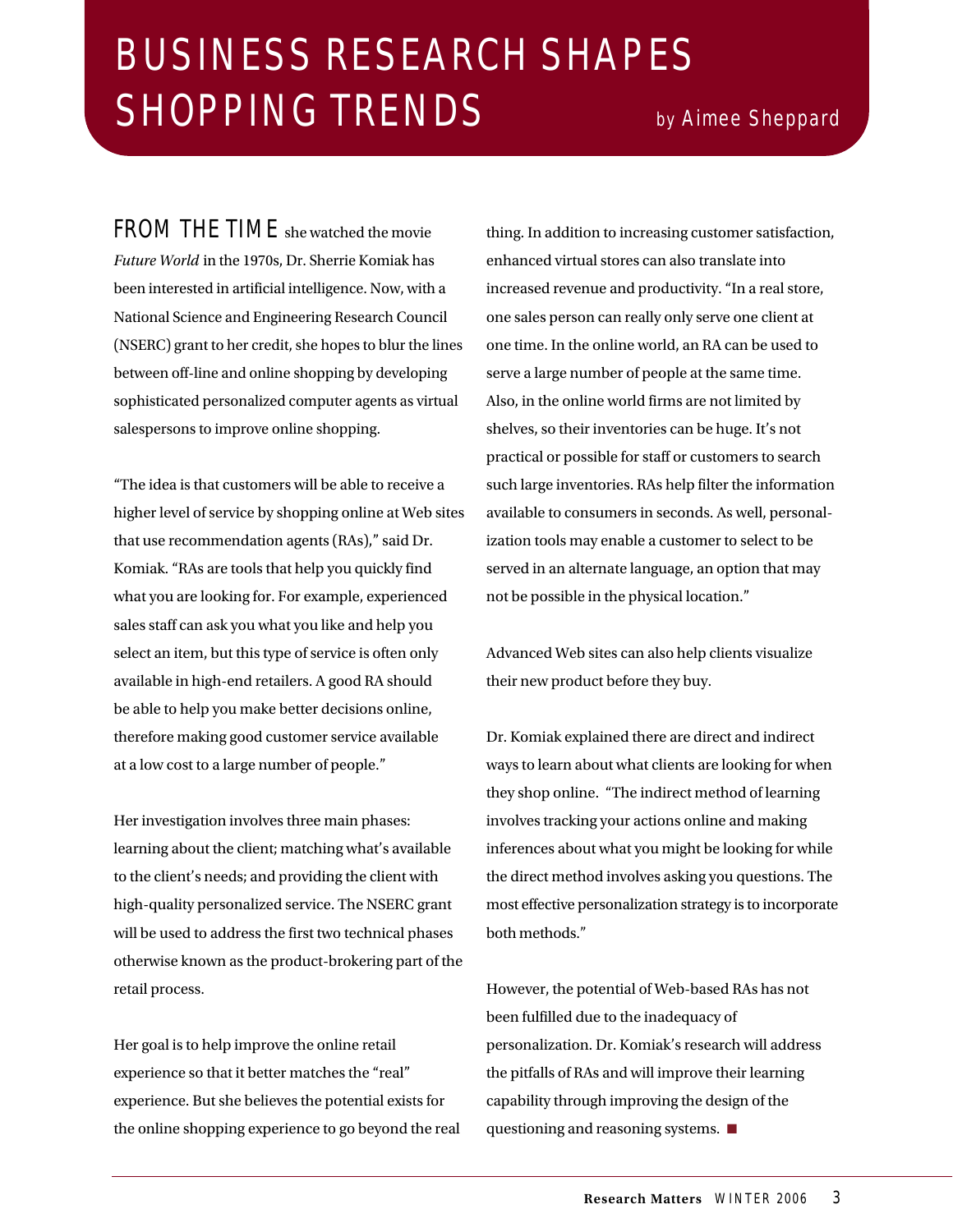"WALK INTO THE CHURCH AND WITNESS CHORISTERS SINGING FROM SHEETS OF MUSIC THAT ARE TWO HUNDRED YEARS OLD."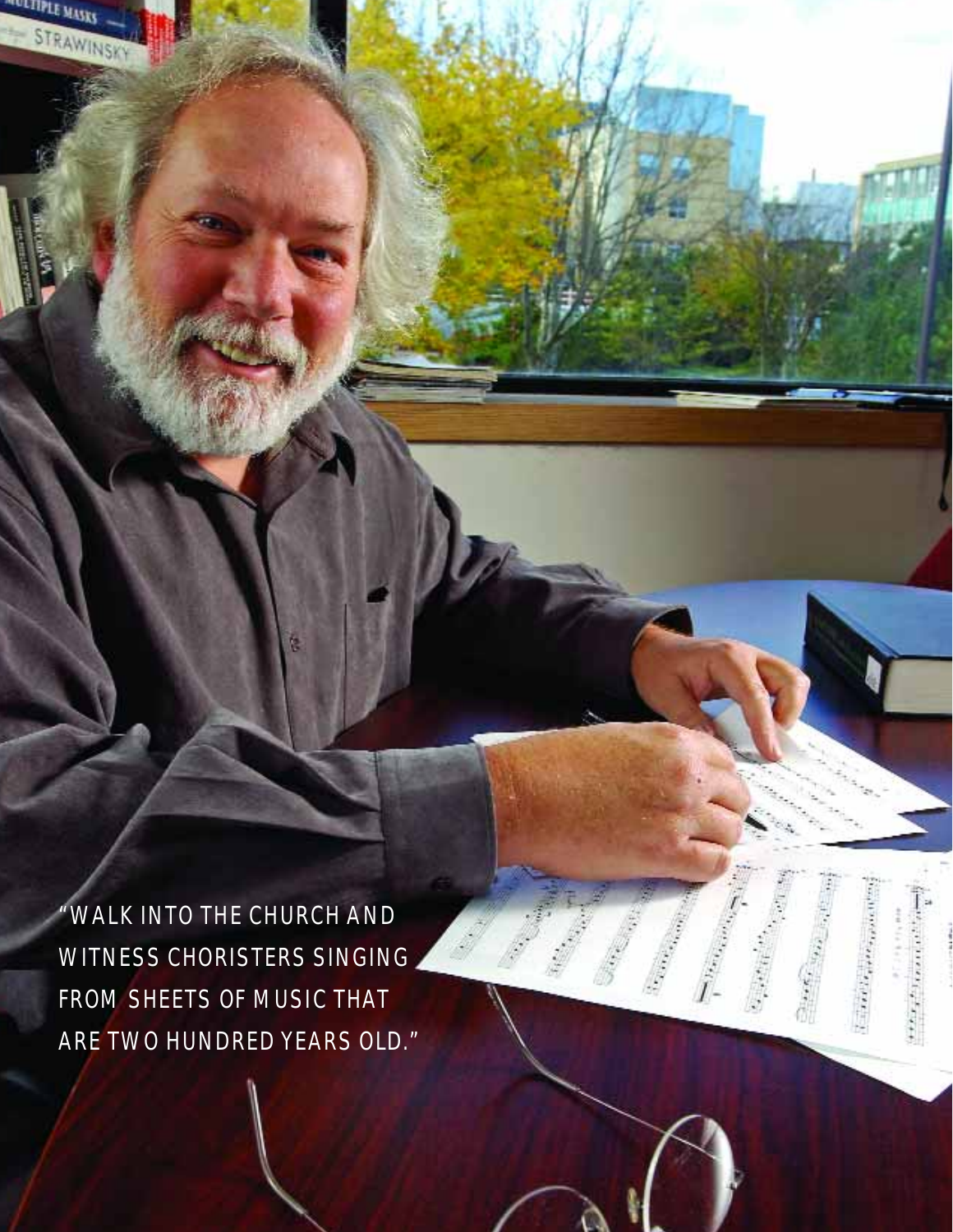## SEAL OIL AND STRING QUARTETS

#### by Lisa Hoffe

IT IS A STORY that continues to capture the imagination of the director of Memorial's School of Music 30 years after he first heard it.

"It may very well be our best kept cultural secret," said Dr. Tom Gordon. "Very few people know that the Inuit of Labrador were performing – in Inuktitut – the music of Mozart, Haydn and Bach, as well as many other European composers of the 18th century, before there were even choirs or orchestras in Montreal or Toronto."

Dr. Gordon first came by this "remarkable curiosity" in a conversation with a university colleague in Toronto in the 1970s. At the time, Allison MacKay performed with the Toronto Consort, playing early music on period instruments. The group had travelled to Nain to hear the Inuit choir and orchestra play. "Allison came back after a week and she was just overwhelmed. 'You wouldn't believe it,' she said, 'they are playing on historic instruments and performing authentically in an 18th century style.'" Dr. Gordon added, "Since Nain Labrador seemed like it was on another planet, all I could do was file this remarkable story away. But 25 years later, I found myself here at Memorial and wondered how the story had progressed since I first heard it."

The anomaly of Mozart in Inuktitut is a musical outcome of the efforts of European-born missionaries from the Moravian Church who settled in northern Labrador in 1771 to Christianize the Inuit. Dr. Gordon's fascination with this musical history led him to two authorities on the subject. Religious Studies professor Dr. Hans Rollman has extensive knowledge of the Moravian documents and has completed an archival photograph album from the Labrador missions in 2002. Tim Borlase, director of the Labrador Institute facilitated Gordon's first visit into the Labrador community.

What Dr. Gordon found on his subsequent research visits to Nain, Makkovik and Hopedale was more than 10,000 pages of music manuscript, some 165 works of music for choir and orchestra, all handwritten with text in Inuktitut. While Dr. Gordon dates the earliest at 1802, the music in the manuscript is older still.

"It is a very unique body of music," said Dr. Gordon. "Some of the oldest music in Canada and some of the oldest music performing traditions in Canada are found in these three villages on the Northern coast of Labrador. "It's not just the age of the manuscripts that make them unique. It is the same music from the same composers that was performed in Moravian congregations elsewhere, but the Inuktitut versions were never printed." According to Dr. Gordon, the music was probably translated at the Moravian mission's center in Herrnhut, Germany, by a former member of a mission to Greenland who could speak Inuktitut and then sent to Labrador.

What's more, the 200 year-old repertoire is still being used today. Although the church choirs have more or less disbanded in Hopedale and Makkovik, the *continued on page 6*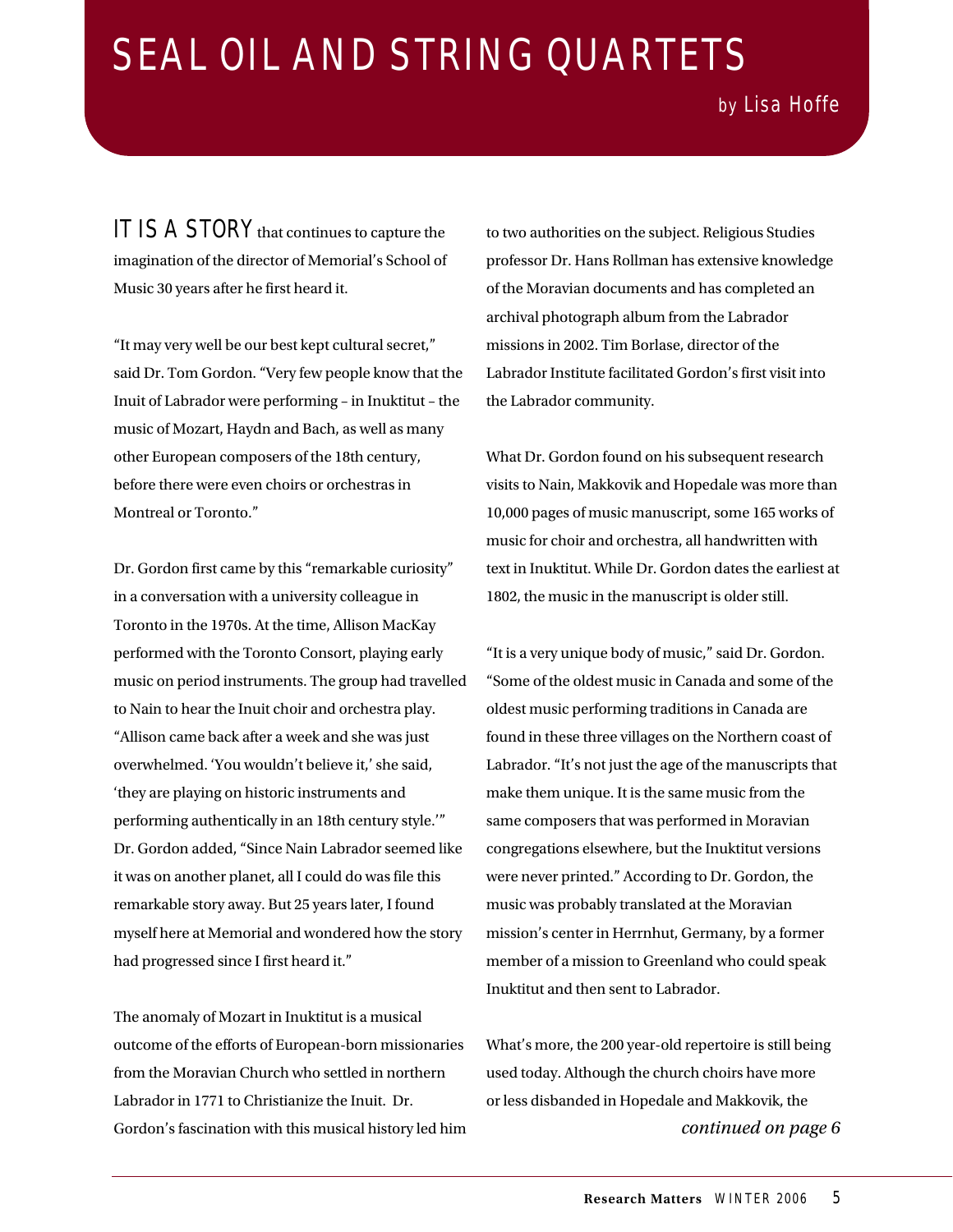### "SHE SAID A COUPLE OF YEARS AGO THEY HAD THOUGHT ABOUT THROWING OUT THE MUSIC BECAUSE NO ONE WAS USING IT ANYMORE."

manuscripts are used every week by the choir and string ensemble in Nain. "On a Sunday morning you can walk into the church and witness choristers singing from sheets of music that are 200 years old. And when you get close to it, even the paper the music is written on reveals a bit of its story." Dr. Gordon went on to explain, "The choir members all held the music between their index finger and their thumb and their hands were often coated with seal oil. When the choir members held the music, the seal oil coming off their fingers left a colouration. Thus the manuscripts with the darkest thumbprints are the most used – the most popular."

Regardless of how strong the musical legacy might still be, the 200 year-old paper is not. The sheets of music are physically deteriorating. "It is all literally crumbling in their hands," said Dr. Gordon, a fact that has prompted efforts to preserve the collection. Dr. Gordon has spent parts of the last two summers in Labrador taking digital photos of all the sheets of music in an effort to document and catalogue the collection. Working from the digital photos, Sean Rice, Dr. Gordon's student assistant in St. John's, transcribes the handwritten music to electronic format using music notation software.

The computer program produces a musical score of each of the works, suitable for study or for performance. The new scores are then sent back to Labrador for editing of the Inuktitut texts. These will eventually replace the original fragile copies, which can then be transferred to community archives and museums for preservation.

With the help of an Inuit research assistant, Lena Onalik, Dr. Gordon also started a dialogue with community elders about better preserving the manuscripts that are no longer in use in Hopedale and Makkovik. A Moravian church elder in Makkovik agreed with his suggestion that the sheet music, which was kept in an open cupboard on the porch of the church, be moved to the local museum. "She said a couple of years ago they had thought about throwing out the music because no one was using it anymore," he said. While he was delighted the music was kept, "it drove home how short the memory is for what an important cultural legacy might be and how important it is to secure it."

Securing this piece of Inuit history and culture for younger generations may prove to be a challenge. The sense of the importance of preserving the Moravian music comes from the few elders, now in their 70s and 80s, for whom the church was the cornerstone of their civic and religious life. "The understanding of the value of this cultural legacy within younger generations of Inuit is not the same. This is partly due to the effects of "southernization." But there is also a sense among younger Inuit that this is music that was imposed from the outside: that it came from Europeans and, even though the Inuit became very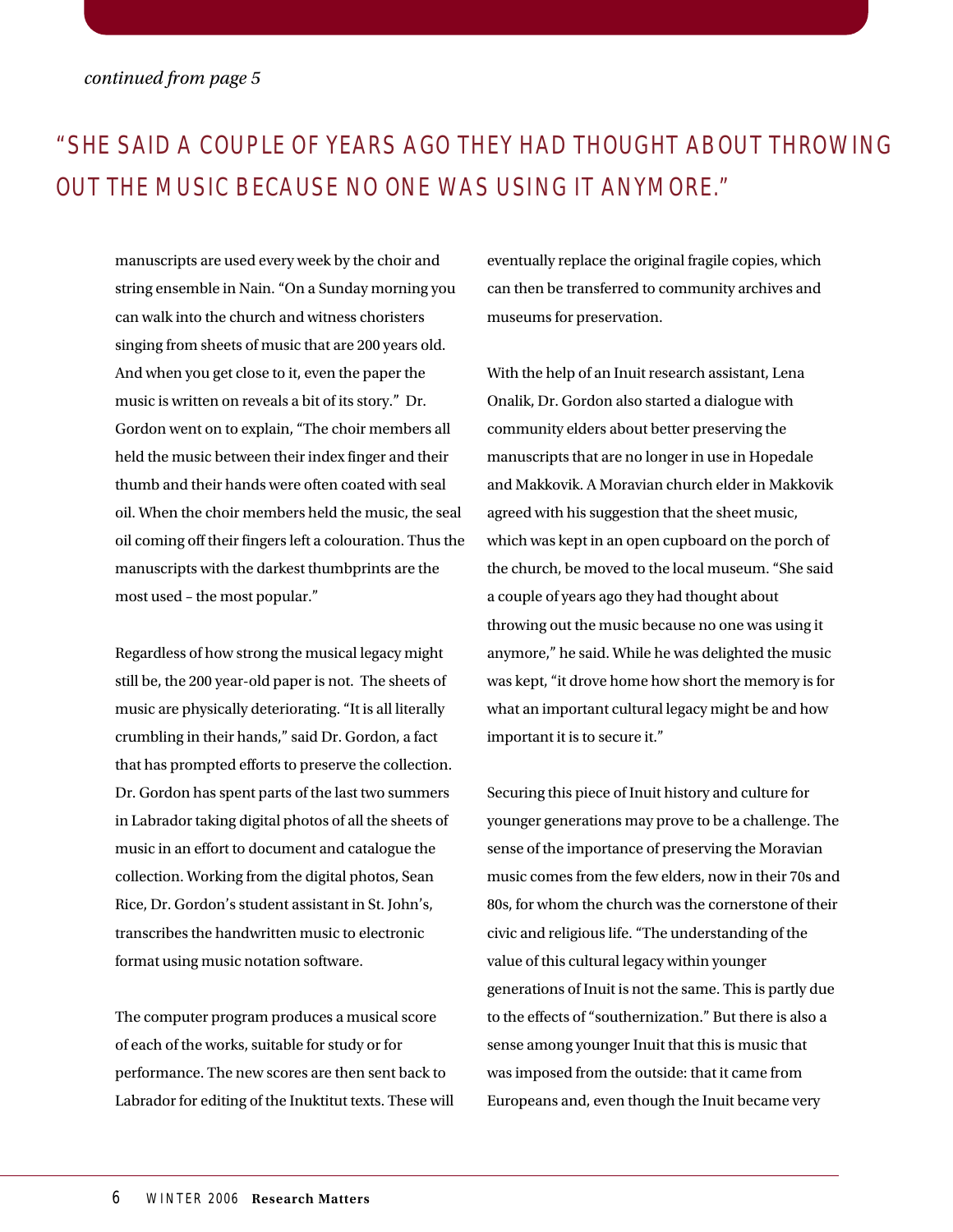adept at it, the Moravian music superceded their own musical traditions. Inuit songs and dancing were actively discouraged by the missionaries and gradually seeped out of collective memory," explained Dr. Gordon.

Other native traditions were lost with the historical intersection of European and Inuit culture. Their nomadic way of life in family groups was discouraged and the Inuit shifted toward a mission-centered existence. This close proximity with Europeans exposed the Inuit people to European diseases to which they had no immunity, most notably the 1918 Spanish flu epidemic which arrived with a Moravian supply ship and killed one third of the Labrador Inuit population.

An examination of the Moravian music in Labrador may well show how the Inuit influenced and changed European music over time. According to Dr. Gordon, throughout the 19th century, the Moravian missionaries frequently commented on the extraordinary aptitude the Inuit had for music and on how quickly they picked up instruments, learning to play the cello, the violin or the French horn very expertly. Yet over generations, the performance of music that started out as very European became something other than European. Successive "generations" of copies of the same composition are actually different pieces of music. Inuit musicians were effectively rewriting the music,

adapting it to their particular performing abilities and to their own conception of what is beautiful. Examining the influence Inuit culture had on outside forces may prove timely at the start of another critical turning point in their history. The year 2004 marked the beginning of a new era of Inuit self-government over education, health and cultural affairs, pending the full ratification of the LIA settlement, expected in June 2005. "As the Inuit of Labrador assume responsibility for their governance, health care, education and cultural identity," said Dr. Gordon, "any evidence we can bring to light regarding the impact they have already had on something as seemingly abstract as European music may offer some valuable lessons for the future."

What started out for Dr. Gordon as a "list-making, museum project," has quickly transformed into research with many possible outcomes. As an exercise in musical archaeology, it may well uncover insightful clues on how two cultures adapted to one another. At the heart, however, is a tale about the power of music-making that inspires Dr. Gordon to share it with others. "There is a fascinating and compelling story to be told – a totally improbable collision of cultures that took place in a corner of the world so obscure that few outside it ever noticed that it had happened. And yet, it remains, until this day, a part of the people's lives in those communities. I think it's an extraordinary story." ■

FOR MORE ONLINE INFORMATION, VISIT: Newfoundland and Labrador Heritage Web site at: www.mun.ca/rels/morav/index.html Dr. Hans Rollman, MUN Religious Studies, Moravian Mission's Web site at: www.heritage.nf.ca/society/moravian.html Official Web site of the Labrador Inuit Association at: www.nunatsiavut.com/ The Moravian Music Foundation at: www.moravianmusic.org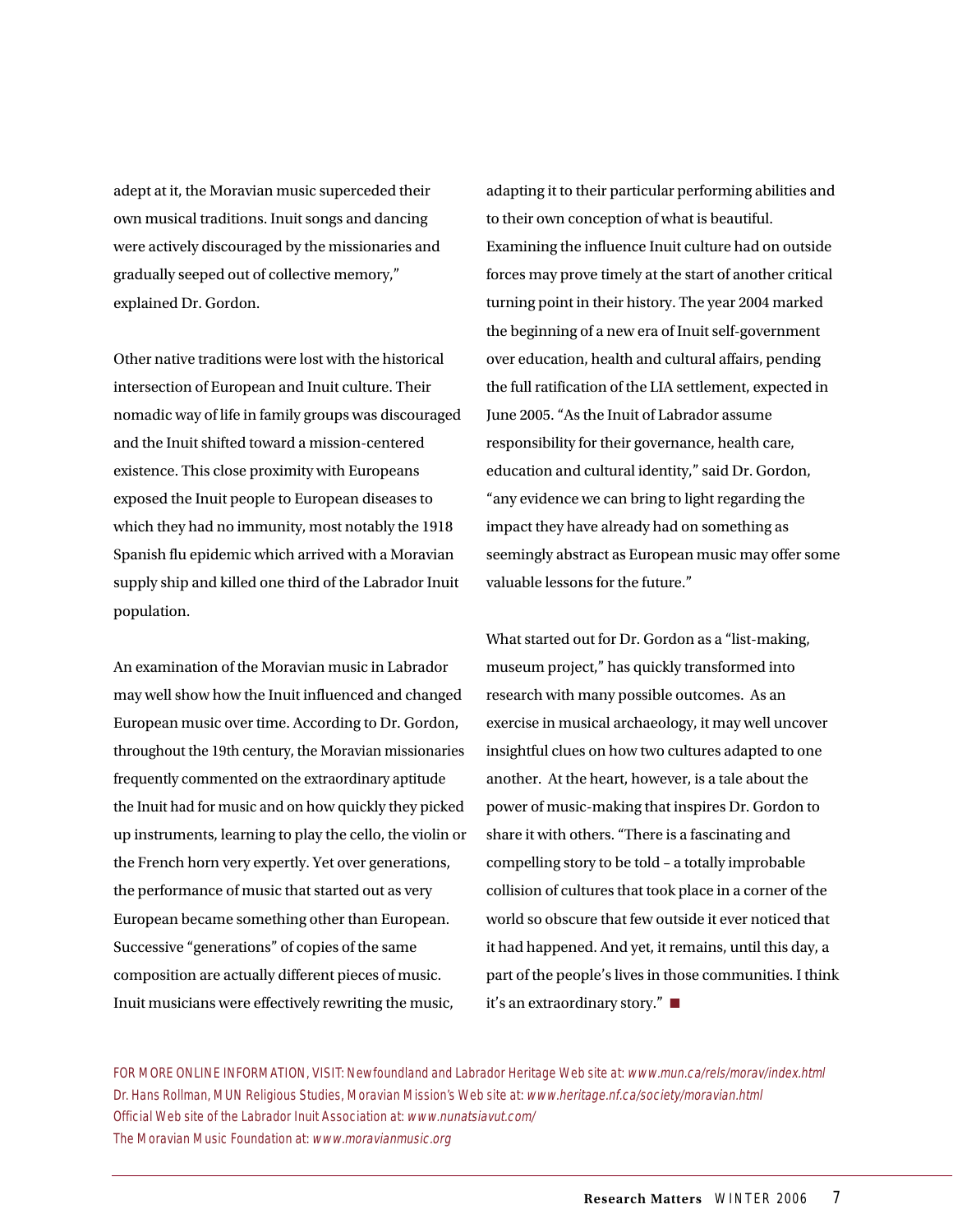

0s

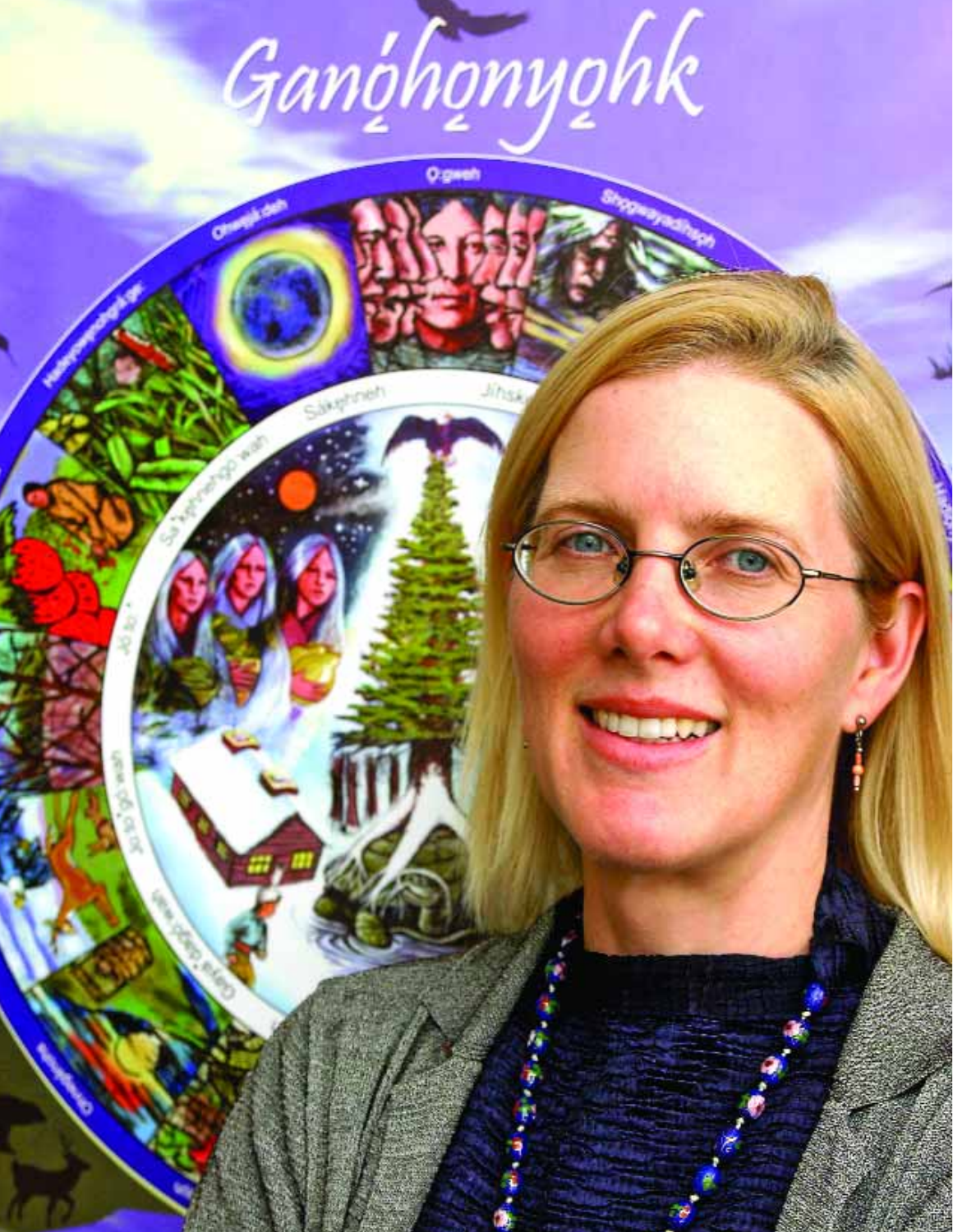## NEW PARADIGM FOR STUDYING ABORIGINAL LANGUAGE

### CREATING A NEW RESEARCH

paradigm to study an oral language such as Cayuga is not an easy task, but Dr. Carrie Dyck of the Department of Linguistics at Memorial has always enjoyed a challenge. She has been awarded a Social Sciences and Humanities Research Council (SSHRC) grant in the amount of \$217,041 over a three-year period to do just that. Her project is part of a larger SSHRC pilot project that is seeking to recognize and acknowledge the contributions of traditional aboriginal knowledge.

BECAUSE THERE ARE NOT MANY YOUNG SPEAKERS OF THE LANGUAGE, IT IS ENDANGERED. BUT THERE IS HOPE THAT THIS COULD TURN AROUND SINCE THE INTRODUCTION OF AN IMMERSION PROGRAM IN 1980.

> The Cayuga language is part of the Iroquoian language family and is spoken by about 100 people in Six Nations, near Branford, Ontario. It carries with it an ancient and rich oral literary tradition that has had a major impact on developments in the field of linguistics, anthropology and philosophy. Because

there are not many young speakers of the language, it is endangered. But there is hope that this could turn around since the introduction of an immersion program in 1980.

Studying the Cayuga language is not a new interest for Dr. Dyck. She has been working on it since 1992 and helped create a dictionary which came out in 2002. Her interest in this particular language came as a result of meeting an interesting elder, Reg Henry who was a language activist and linguist noted for developing the Cayuga writing system. She worked with him for one year before his death and has been interested in the study of Cayuga ever since. Her involvement with the study of this language has led to good relationships with community members, most notably the Woodland Cultural Centre and its director, Amos Key, who is co-investigator on the project.

Although they received funding for the project in December 2004, there was a lot of preparation that had to be done before the project could get underway. The intense work began this past summer with the hiring of four transcribers and one summer coordinator, all of whom are Cayuga speakers. Most of the initial work on the project is taking place over the summers with transcribers working in July and August on tapes that are archived at the Woodland Cultural Centre.

*continued on page 10*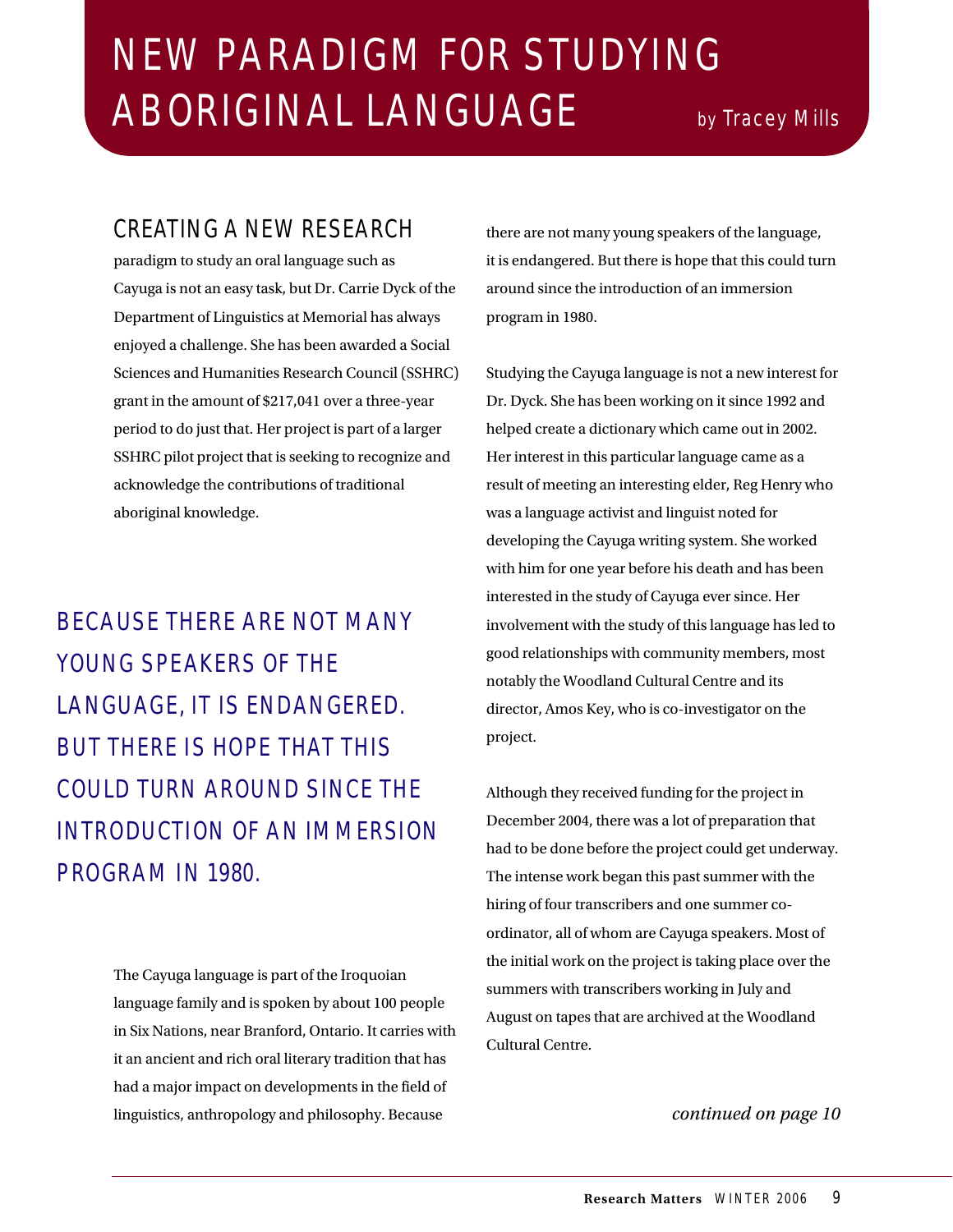#### *continued from page 9*

"SOME OF THE MATERIALS ARE QUITE SACRED AND PEOPLE ARE VERY SENSITIVE TO THIS. THEY WOULD NOT WANT THEM TO BE WIDELY PUBLICIZED AND HAVE ALREADY EXPRESSED FEAR OF THEIR SACRED RELIGIOUS TEXTS TURNING INTO NEW AGE CONCEPTS"

"The Cayuga language has an enormous oral literature starting with the most well-known Code of Handsome Lake from the Longhouse religion which takes a full 10 days to recite, in addition to an enormous amount of funeral speeches, legends and creation stories," added Dr. Dyck.

For the first two years, most of the work will necessarily focus on transcribing a large mass of recordings with translations following in the fall and winter months. Numerous workshops will also be held throughout this time focusing on topics such as recording and transcribing Cayuga, spelling in Cayuga, ethical protocols and preliminary and literary translation. The workshops will be very helpful in getting the perspectives of the Cayuga elders as well as significant input from the community on the ethical issues involved in the maintenance of language.

The ethical considerations are crucial to a primarily oral language like Cayuga, according to Dr. Dyck.

"As soon as you are able to make language permanent in some form, either by writing it down or putting it on a computer, you have a blessing but also the problem of who gets to access the materials.

Some of the materials are quite sacred and people are very sensitive to this. They would not want them to be widely publicized and have already expressed fear of their sacred religious texts turning into new age concepts," emphasized Dr. Dyck. "Obviously we need to closely consider who would have access and how to control access. It seems likely that some items may remain in the community while others will be shared with the outside."

The predominant concern for the Cayuga people is the loss of control of their language and how to control what becomes of it once it is put out into the public domain. The problem of ethics is bringing up all kinds of questions that Dr. Dyck's research project hopes to address over the next three years. She hopes her work will bring her closer to a Cayuga-informed perspective that will address these ethical protocols and steer the way to a new research paradigm for studying languages.

The primary goals of the project will be to first create a new research paradigm which outlines how to set down the Cayuga oral tradition and can be used as a model for other languages. And second to conduct research on written versions of Cayuga oral literature within this paradigm. In order to meet the second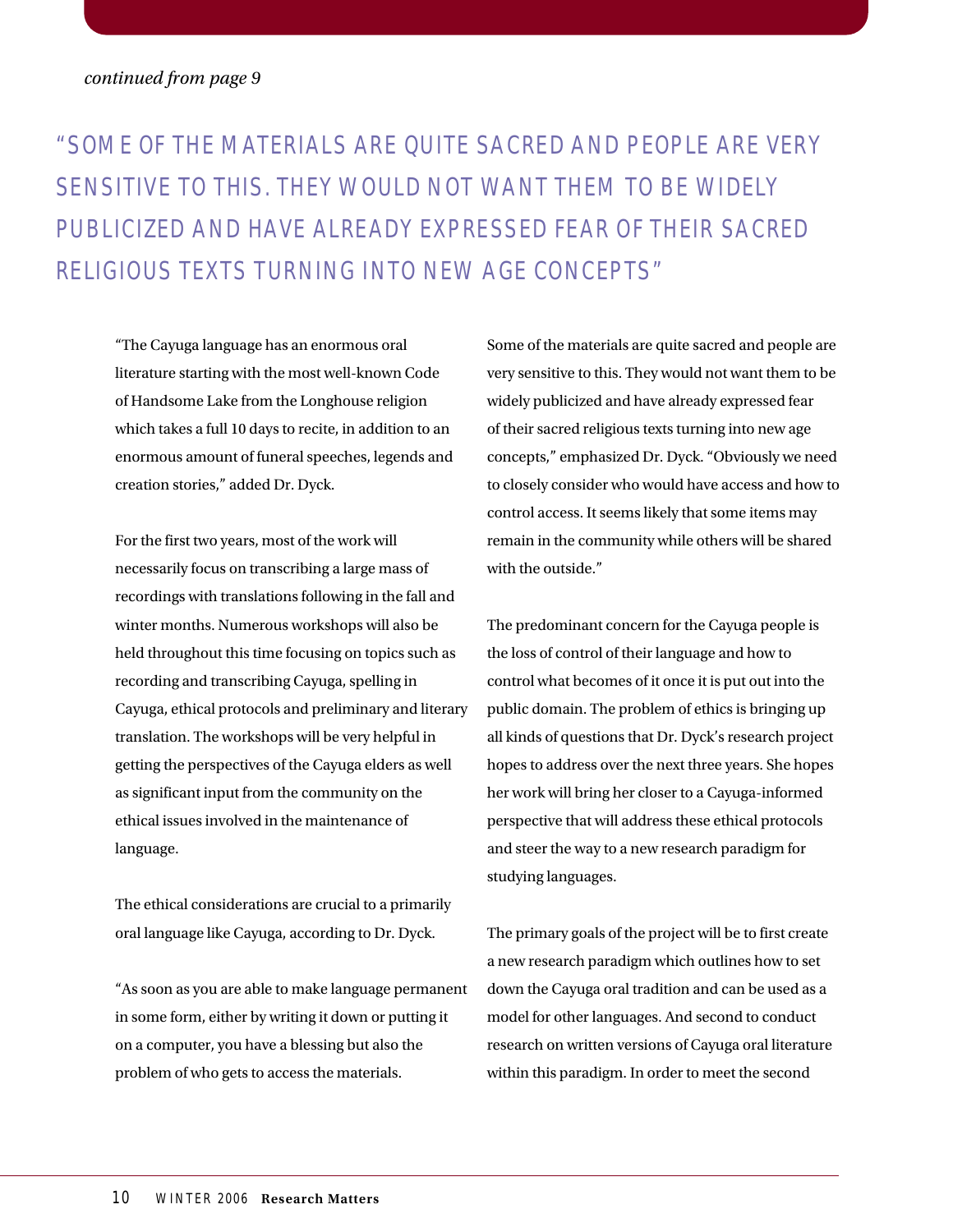goal, recordings of Cayuga will be written out and translated with the hope of producing deliverables at some future date. Some of these deliverables will include a Cayuga reader, an online dictionary of particles, and transcripts for curriculum development.

"I spoke to a lot of people involved in language preservation projects on how this project should be structured and as such there is a lot of community involvement," said Dr. Dyck. "A lot of knowledge and expertise has been brought to the table and shared, that is probably the most significant achievement." When asked what she has learned so far, Dr. Dyck praises the Cayuga elders and what they have added to the project.

"We brought in elders to act as consultants and they have brought so much to the project. Our research has become more of a dialogue and a participatory

activity. Cayuga speakers are a goldmine of linguistic data and there is so much to be learned by simply listening to them."

As for the future of the project, Dr. Dyck hopes the project will create a talented group of young Cayuga speakers who know how to transcribe and work with various types of media to produce linguistic information. She also hopes to create the conditions where Cayuga language research can be done for and by the Cayuga people themselves with linguists acting as consultants as needed.

'This would help to ensure control of their oral language literature and ensure its long-term survival for many generations to come." ■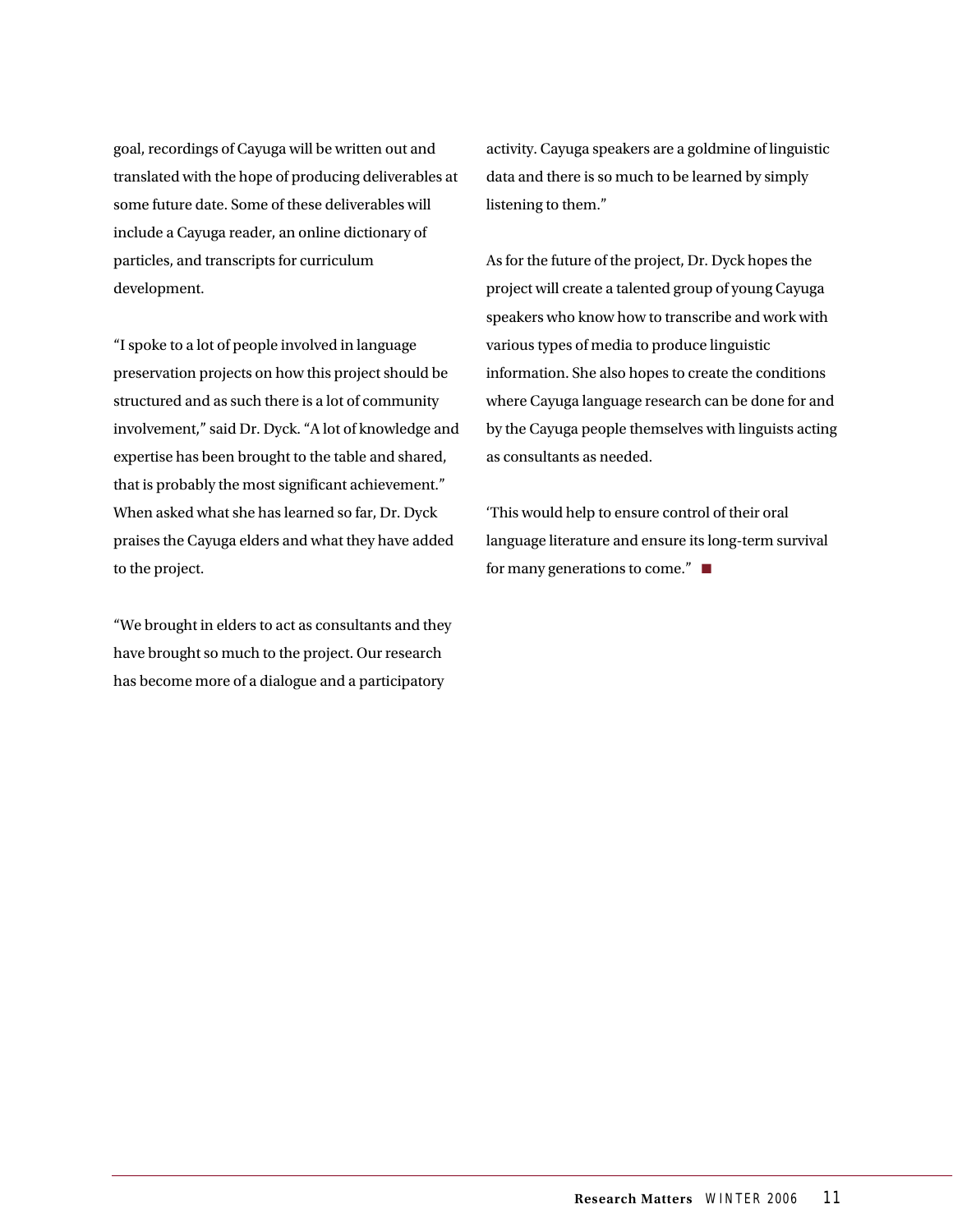MEMORIAL UNIVERSITY PSYCHOLOGIST CAROLE PETERSON IS HELPING GIVE CHILDREN A VOICE. **THE THE**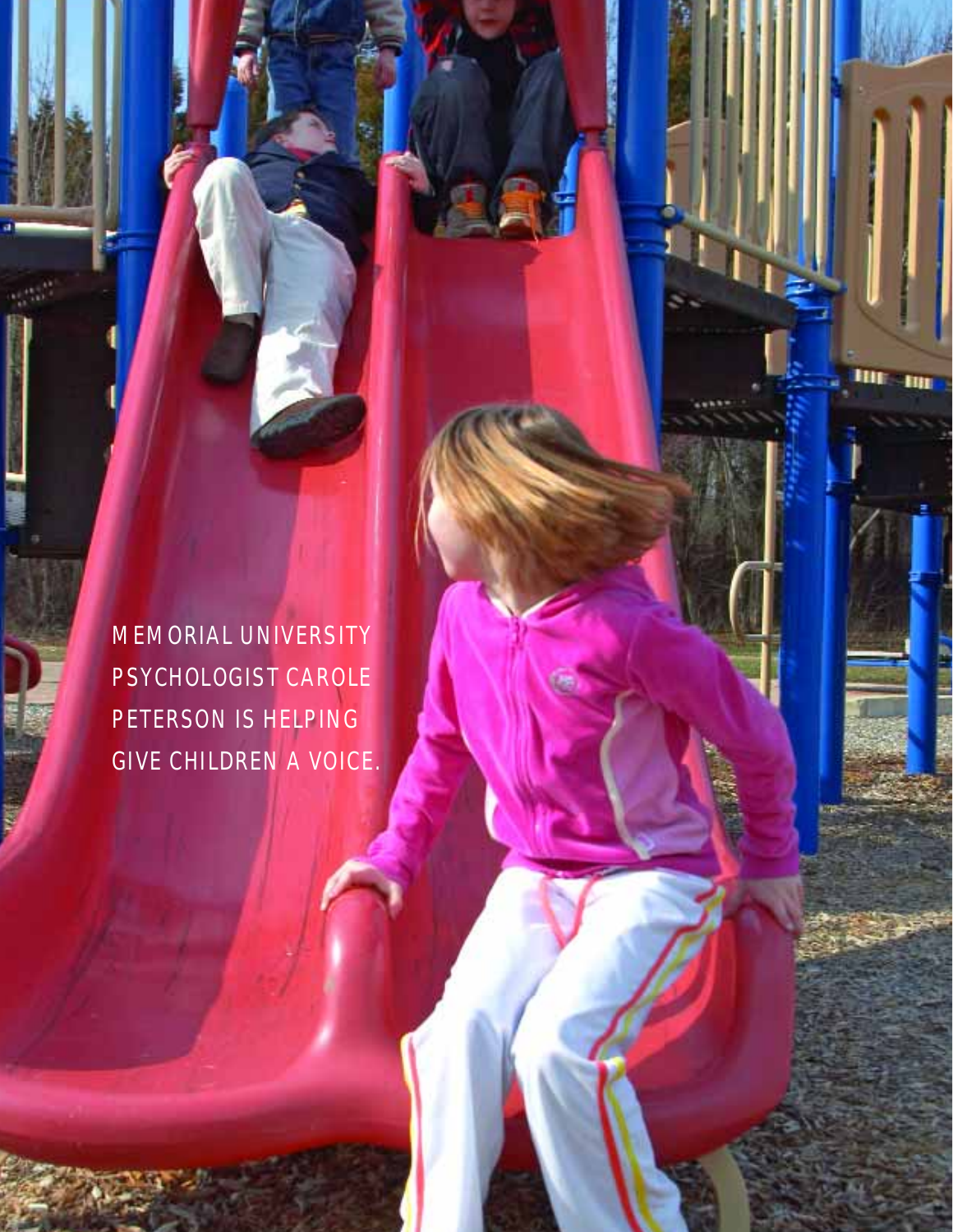## OUT OF THE MOUTHS OF BABES

### IT WAS HER EARLY RESEARCH

on children's storytelling and how kids talk about real life events that led psychologist and researcher Dr. Carole Peterson to ponder the credibility of children's memory.

"Traditionally children have been considered very poor witnesses in court. Textbooks up to 1990 said that no child under the age of seven should be allowed in court because they couldn't tell the difference between fact and fantasy. So essentially, children had no voice and they couldn't tell their stories."

According to Dr. Peterson, at that time there was a widespread belief that if children were involved in an emotionally distressful event, they couldn't possibly talk about it with any kind of accuracy. Dr. Peterson also asked the same questions: "If they were really upset and crying during the incident, then aren't they going to make things up? Won't fantasy get mixed in?"

Her inquiry led to the quest to find an ethical way to interview such children as a way to document the accuracy of their memory.

She looked to incidents within her own family for the answer. "My own son had broken his arm when he was three, got lacerated when he was eight and had to be stitched up. A lot of times children are extremely upset by these events. Yet, these things happen on a regular basis with children."

She knew that more stories like this happened every day in the waiting room at the Janeway Children's Hospital Emergency in St. John's, the treatment centre for every child within a 100-kilometer radius of the capital city.

That's why every summer since 1993, Dr. Peterson posts a member of her team of student research assistants in the Janeway Emergency Room. They sit and wait for preschool aged children with these kinds of injuries to arrive.

"We approach the child's parent or guardian and explain the research to the family. But we don't interview them at the hospital because everybody's upset – the child and the parents. Instead we ask for permission to call them in a couple of days, and then go to their homes and interview both the child and the parent or guardian."

The researcher gives the family reading material about the study before following up a few days later by phone. "By the time we contact the family and explain in much more detail over the phone, they've had a chance to read the information and we can answer any questions they have. About 80 per cent of families grant us their permission and allow us to come to their home and interview the child about the incident. The co-operation we've had has been excellent."

Mindful of ethical concerns around the interviewing of children who are distressed, Dr. Peterson only *continued on page 14*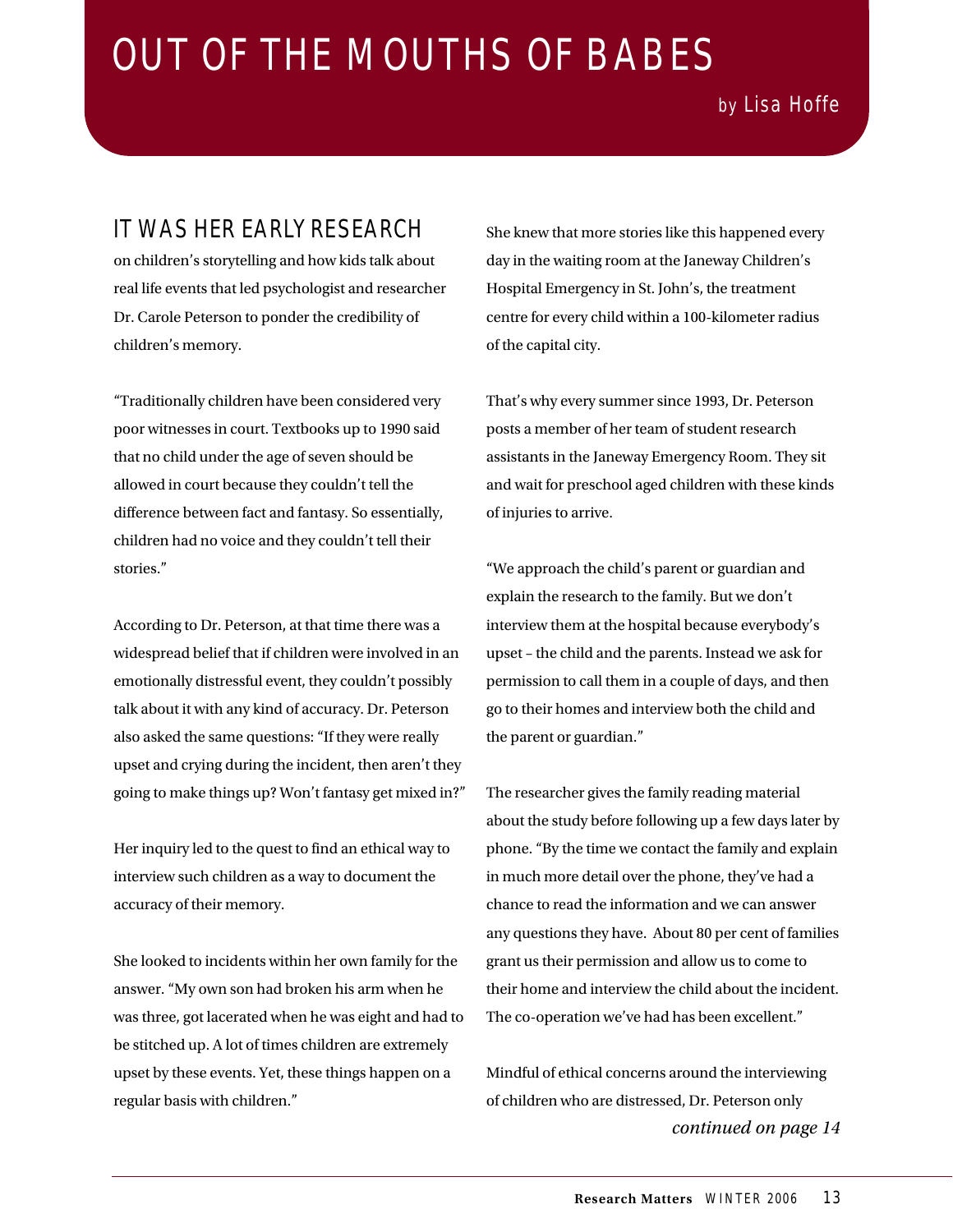#### *continued from page 13*

questions those children in non-threatening accidents, not ongoing illnesses. "The nature of incidents range from burns, broken bones, trauma accidents requiring stitching to dog attacks or dog bites. The most common incidents are lacerations or bone fractures."

### "I'M ASTONISHED AT THE ACCURACY, EVEN THOUGH THE CHILD IS EXTREMELY UPSET."

Researchers also interview the adult witnesses to document what happened to the child. "That is our gold standard of what happened," said Dr. Peterson, "the adult witnesses occasionally make a mistake, but for the most part, when we have multiple adult witnesses we very seldom found them disagreeing about the incident."

A member of Dr. Peterson's team talks to the child immediately after the event, then again in six months or one, two, even five years later. Each time comparisons are made between the child's recall of the incident with the record kept from adult witnesses.

Dr. Peterson said she was astonished at what she found. Though the children might have missed some of what happened, they were able to provide the main events of the incident with 90 per cent accuracy. Even five years later, their accuracy rates were 80 to 85 per cent.

"I'm astonished at the accuracy, even though the child is extremely upset. A lot of children were telling us what colour the facecloth was that was used to clean the blood from the injury."

Children aged two and a half years of age also had "reasonable" memories. Two and five years after their distressful event, their recall was 70 per cent accurate.

Even those under two years of age were recruited for the study. However, the study found that the majority of children under two did not remember the incident. Those that did, generally amalgamated the incident with pieces of other events.

"Five years later, these children believed that what they were saying was an accurate account of what happened to them. In fact, there were pieces that were accurate but there were lots of things that had been brought in from other events."

Peterson said as a consequence, she doesn't have confidence in the accounts of children up to two and a half years old. "Children who are barely two years old forget. It's also difficult to interview a two year old. They're very busy. They're hopping around the room. Children above two and a half were more cooperative in an interview situation."

#### VULNERABLE TO POOR QUESTIONING

Dr. Peterson is quick to point out that her research study deals with children who are well questioned. "If they are well questioned, the accuracy is surprising," she said. She stresses the importance of framing questions the right way when interviewing young children. It was a task for which her research assistants required training and it's important for other people who interview children to keep in mind.

"People tend to think 'yes' or 'no' questions are simple questions for a preschooler. However, children will agree with you because they're trying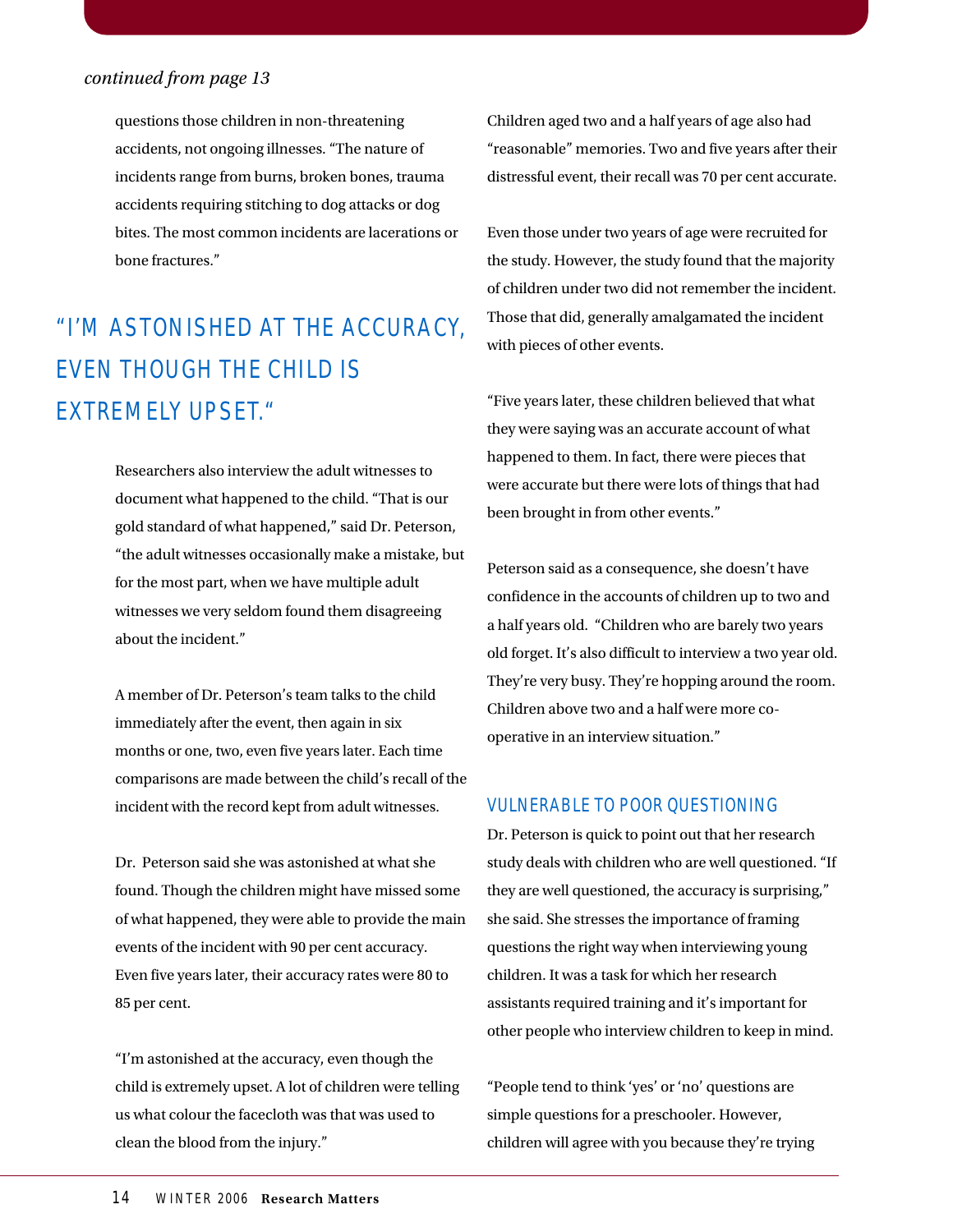to be helpful. So if you ask a question like, 'Is the sky purple?' They would often agree. Many of the questions asked by police officers are often yes or no questions. We found these are the wrong kind of questions for young children."

According to Dr. Peterson's study, children are in fact vulnerable to poor questioning. Instead of asking leading or coercive questions, she uses questions that start with "why": What happened? Who was there? What happened next?

The most accurate recall children have is called "free recall", which can be tapped by asking, "Tell me what happened."

"Older kids can give you very extensive answers. Younger children are not as good at free recall. It's better to ask preschoolers supplemental questions such as, 'Where were you? Who was there when it happened? What was the first thing that happened? What did you do then? Who was the first person that came to you? What were you doing? Where did you go? Where did they take you?'"

#### ONE OF A KIND RESEARCH

Here in eastern Newfoundland, a number of circumstances combine to make her work on childhood memory the only research of this kind in the world.

Every single child within a 100-kilometer radius of St. John's goes to the same place for medical treatment, regardless of economic circumstances or socio-economic status.

"I've had a number of colleagues in the U.S. who have tried to replicate this kind of research. Yet, the kind of

medical treatment in the U.S. depends very much on the child's social-economic status. To correct that in the research means covering many different medical centers at the same time which is very difficult to do."

#### GIVING CHILDREN A VOICE

Dr. Peterson said her work is helping give children a voice. "Judges used to caution juries about how children were inherently problematic witnesses because they don't know the difference between lying and telling the truth." Now, as a consequence of the body of research to which Dr. Peterson is contributing, the Canadian Supreme Court ruled in 1989 and again in 1993 that judges cannot warn juries about the credibility of children's testimony. "Essentially, the jury has to come to its own judgment about the child's testimony."

Her research is also becoming widely known among police agencies. "I've been contacted by police departments from Tel Aviv to Tokyo. A member of the RCMP called me about the possible accuracy of interviewing a child who was abused at the age of 29 months and came forward three years later. Our data says yes, the child can be a very credible witness.

Peterson said her team has interviewed about 500 children since 1993 and the research continues today with follow up interviews seven years after a Janeway visit. Each time the results confirm Dr. Peterson's findings on the believability of children's eyewitness accounts.

"Children can be good witnesses. If they are well questioned, with good interviewing techniques, children are credible. They are reliable. We should believe them." ■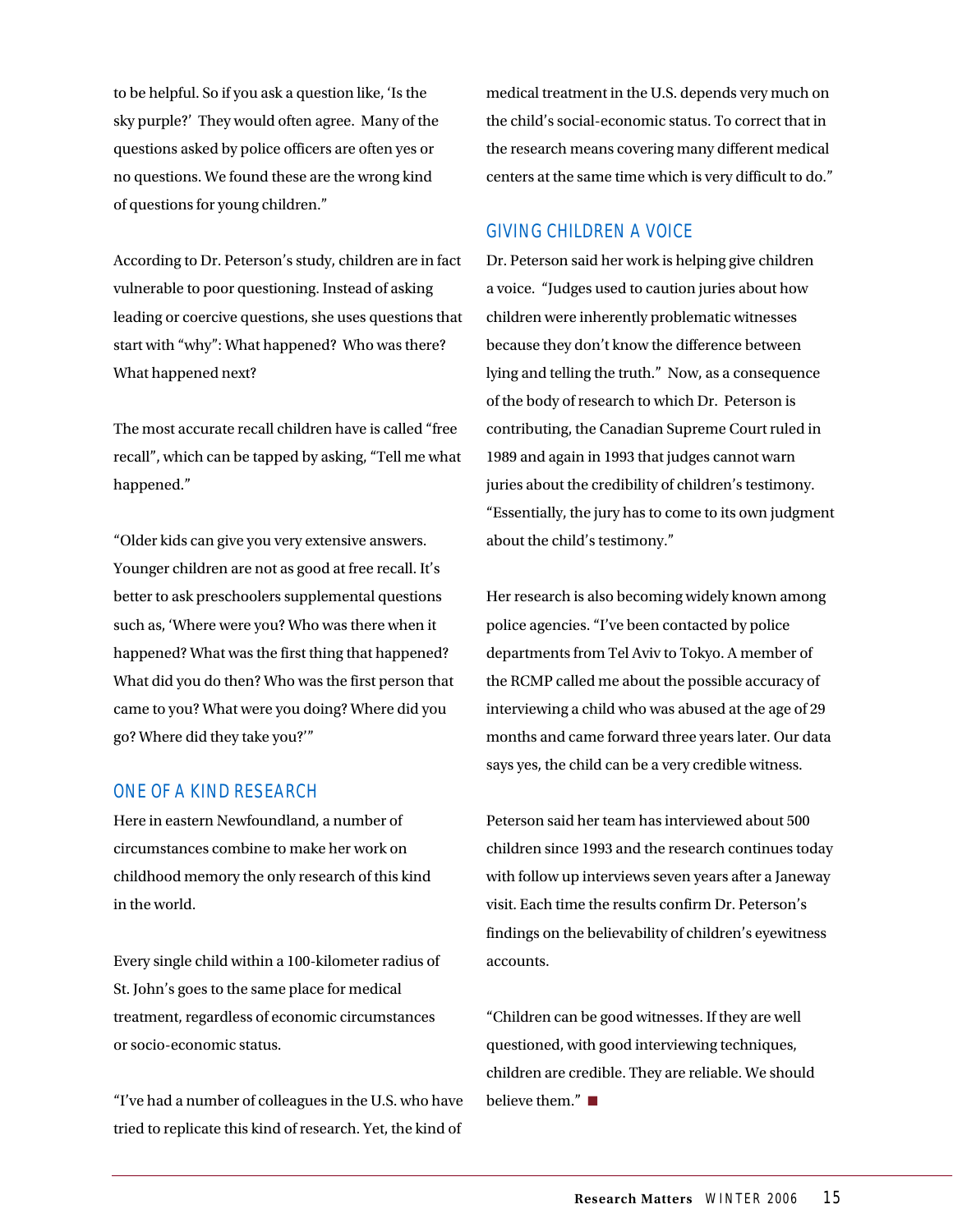"I COULD SIT IN MY OFFICE AND TELL YOU WHAT'S GOING ON AT DIFFERENT OBSERVATORIES AROUND THE WORLD."

c

 $\bullet$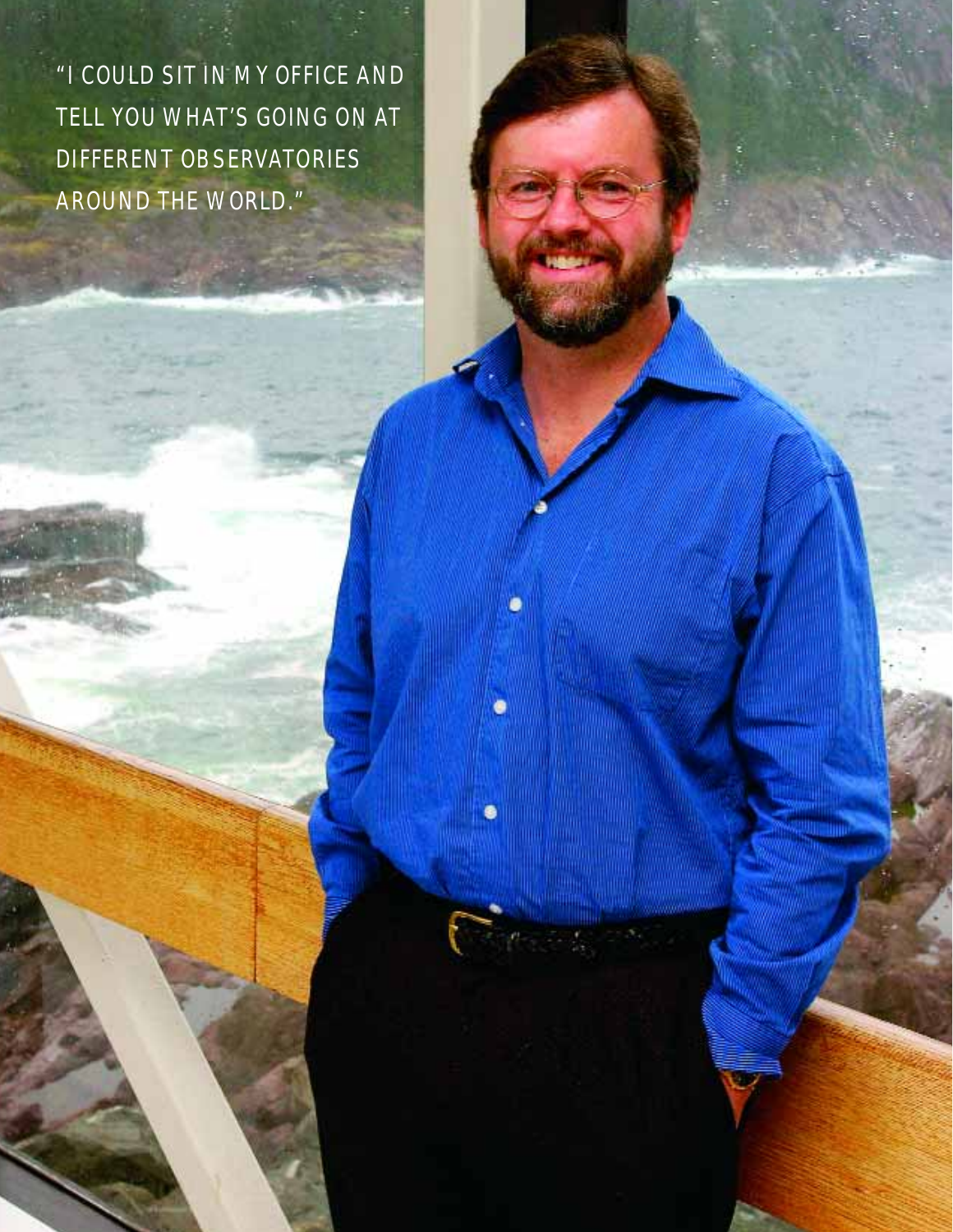## GETTING THE BIG PICTURE ON OUR OCEANS

Dr. Paul Snelgrove, Canada Research Chair in Boreal and Cold Ocean Systems, on why new approaches are needed in the study of oceans.

## DR. PAUL SNELGROVE likens past

oceanographic research methods to a movie theatre.

"Imagine you are walking by the theatre doors just as they momentarily open," he said. "When you catch a glimpse of the screen it might be easy to tell what the movie is about if you're walking by at a critical moment. But at another time, what's on the screen may not tell you much about what's going on."

The same is true of the limitations of past oceanographic research. It can provide a clear window on the sea world, but a lot of what you see depends on whether the timing is right.

For example, every spring there's a huge increase in the amount of plant material in the water, which is the starting point for the food chain, said Dr. Snelgrove. Then it sharply declines. Codfish, snow crab and many other marine species attempt to match the production and dispersal of their tiny larvae with the abundance of available food. But if the timing is not right the larvae may suffer higher mortality. "The exact cycle of food availability varies from one year to the next," he said. "The bloom of plant material could be abundant in April one year and March or May the next, and this varability can propagate up the food chain to the organisms on which larval fish and other organisms depend for food."

"As researchers we usually seek funding to acquire the use of a ship for a couple of weeks a year to do oceanographic research. We then go out to get a snapshot of that cycle to try and understand why some years are good and some are bad. But we're playing this game where we try to catch these key events, some of which we know something about and others of which we may not have seen at all. And ultimately it's a brief snapshot of what is in reality, a complicated movie."

#### OCEAN OBSERVATORIES

One of the recent solutions created to advance oceanographic research is an ocean observatory. Fiber optic cables are sent to the sea floor and instruments are attached to the line. Two problems are solved: the instruments are connected to a power source and no longer operate on battery power, and the technology can also transmit data back to shore in real time. It is the sign of research methods to come. "In theory I could sit in my office and tell you what's going on at different observatories around the world," said Dr. Snelgrove, though he was quick to add, "We're not quite there yet, but it will be a reality very soon. And it means we are no longer working with snapshots, but seeing the whole movie for the first time."

*continued on page 18*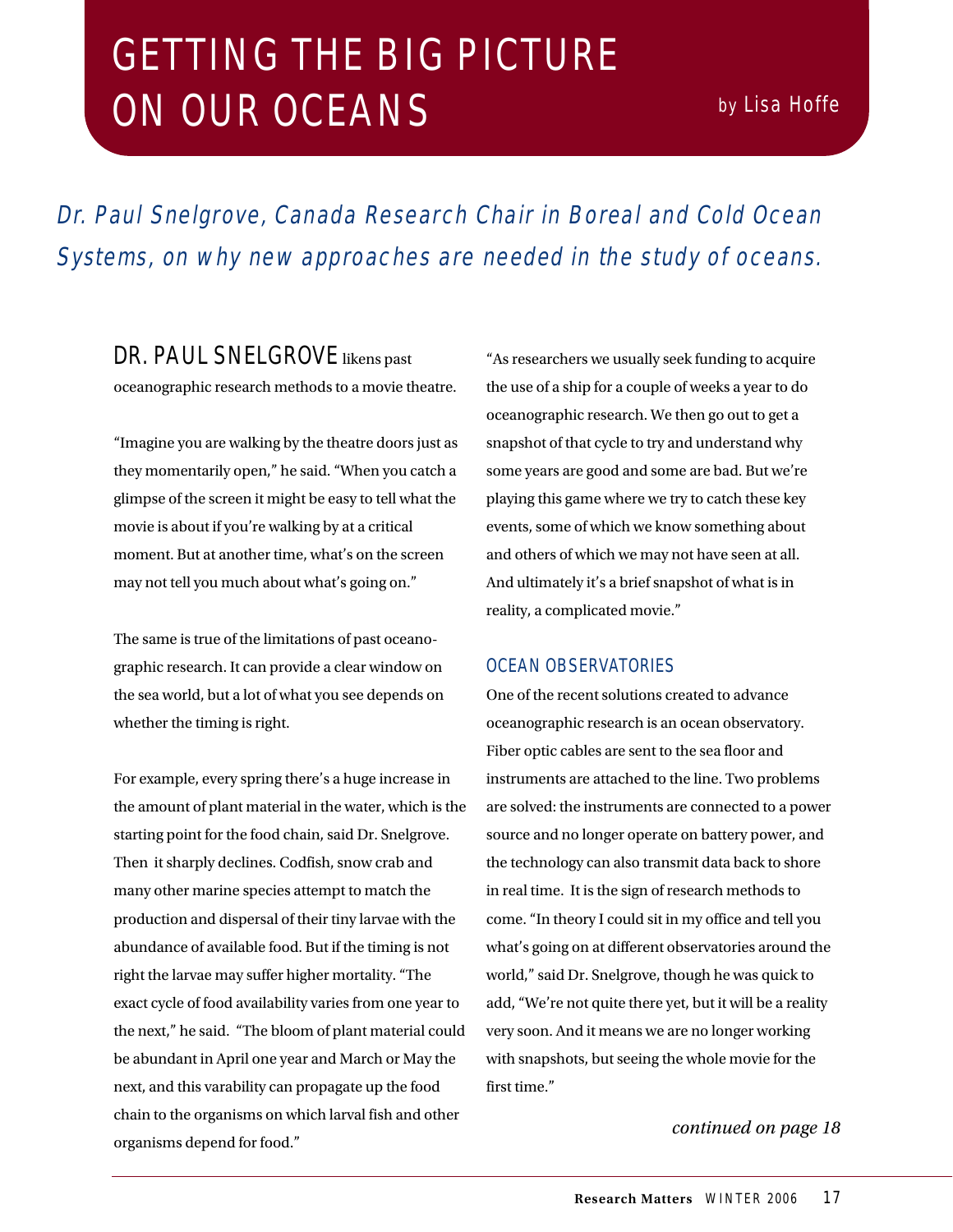#### *continued from page 17*

Memorial University has a small observatory at its Bonne Bay Marine Station, which is the first of its kind in Canada. The underwater station has a fiber optic communications and power cable link back to shore that allows scientists to further study the influence of the physical environment on the temporal variability of marine ecosystems. The instrumentation measures water properties and includes innovative video and acoustic technologies that permit the study of organisms that were previously poorly observed.

Led by Memorial University physicist, Dr. Brad de Young, the observatory involves a group of MUN scientists including chemists, physicists and biologists who are all interested in oceanographic processes.

One of the fundamental characteristics of oceanography is its integrated nature. "What happens with the physics has a huge effect on the chemistry and a huge effect on the biology. All these questions become intertwined. It's very difficult to address many biological questions in the oceans without knowing something about the physics, the chemistry and the geology. The greatest successes are coming by really building on this integration. And that is what we're trying to achieve in Bonne Bay."

Canada's second ocean observatory is located on the Pacific. VENUS or Victoria Experimental Network Under the Sea is a project of the University of Victoria, which started operating in the spring of 2005. VENUS has three fiber optic lines running out from Vancouver Island, which allows scientists like Dr. Snelgrove to stream data from VENUS to understand oceanographic processes there as compared to here in Newfoundland.

The vision of a network of observatories is getting closer for scientists with the advent of what Dr. Snelgrove calls the 'Big Kahuna' of ocean observatories – NEPTUNE or The North-East Pacific Time-Series Undersea Networked Experiments. Though this joint Canada-U.S. project is still in development, planning is underway to install a fiber optic line all the way around the Juan de Fuca Plate off Vancouver Island.

"From a geological perspective scientists are very interested because it helps them better understand plate tectonics, the slow movement of the plates that cover the Earth and cause earthquakes and tsunamis. But we are also enthused because we want to understand oceanographic variability in the deep ocean, which is very difficult and expensive to sample because it is so far away and so deep. Here is a mechanism by which we can stream data in real time once the observatory becomes operational," said Dr. Snelgrove.

Though ocean observatories are improving the quality of oceanographic research, Dr. Snelgrove also pointed out the limitations. One obvious challenge is the maintenance of marine instruments on the ocean floor that may become clogged or overgrown with living material. But there are other issues about the information collected. "We get very good data from observatories but typically at only one point in the ocean. So it's helpful to have a network of observatories. The way we're going to solve the problem in Bonne Bay is to complement our extremely good continuous data at one point with several clusters of ancillary sets of data that we'll collect in small boats or ships."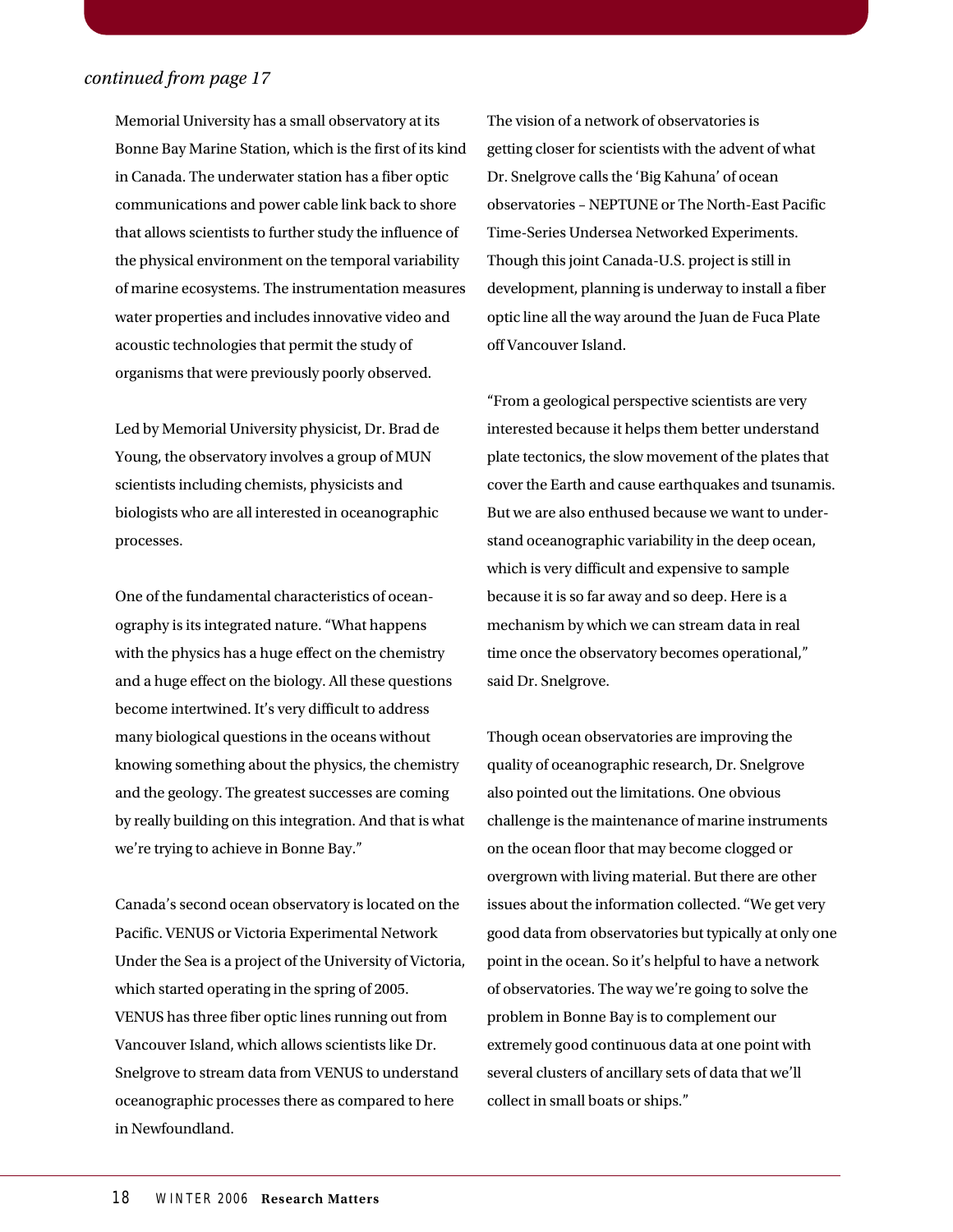### "IF THE WHOLE ECOSYSTEM STARTS TO COLLAPSE, THEN THE FISHERY, WHICH RELIES ON THE HEALTH OF THE ECOSYSTEM, WILL ALSO CHANGE – AND USUALLY FOR THE WORSE ."

A decade ago in the early 1990s, the first marine observatory was built off the coast of New Jersey. "Now there is a spreading network of observatories around the world that are coming online. In the U.S. there's a handful in operation with more to come. Ideally scientists would like to have a broad network of these because some of the issues we need to look at are quite broad in scale. The El Nino phenomenon is a classic example of this."

According to Dr. Snelgrove, thoughts on managing the oceans have shifted away from a single species perspective used in the past to a more holistic approach. "There is a belief now among many fisheries managers world-wide that simply focusing on one species and how its numbers change is not going to give us a very effective management tool. Here in Newfoundland, we know more about cod than any other marine species and yet it still collapsed under the management scheme that we had in place. Scientists are starting to look at the ecosystem level and use multi-species approaches to see how things interact and how they influence each other."

Questions about ecosystem health arise from certain fishing practices that change the target species as well as the environment that fosters the species.

"Seamounts (underwater mountains) and sea grass beds are examples of environments that are particularly important to juvenile fish and shrimp and other species. If you go out and fish off living structures that extend from the bottom, that's critical habitat for these creatures," said Dr. Snelgrove. "Dredging for scallops in sea grass beds allows the scallops to be harvested. But the sea grass habitat is also eliminated, and the scallops disappear."

"If the whole ecosystem starts to collapse, then the fishery, which relies on the health of the ecosystem, will also change – and usually for the worse. We are doing some research, using tools like ocean observatories, to get at some of these cascading problems and questions of ecosystem health."

Dr. Paul Snelgrove is also concerned about how little we know about the diversity of marine life in the world's oceans, and he is taking an active role in addressing that. He is the Canadian Chair of a new international initiative called the Census for Marine Life, which bands together concerned oceanographers across the globe to take inventory of the huge portion of biodiversity in the oceans that have yet to be documented.

"Seventy per cent of the planet is covered by oceans. Estimates vary, but many scientists believe that less than 0.1per cent of the species in the oceans have been sampled and described," he said. "There's so much biodiversity that we haven't even documented." ■

For more information on the above initiatives, visit: VENUS - http://www.venus.uvic.ca/index.html NEPTUNE - http://www.neptunecanada.ca/ Bonne Bay Marine Station – www.bonnebay.mun.ca Census for Marine Life – www.coml.org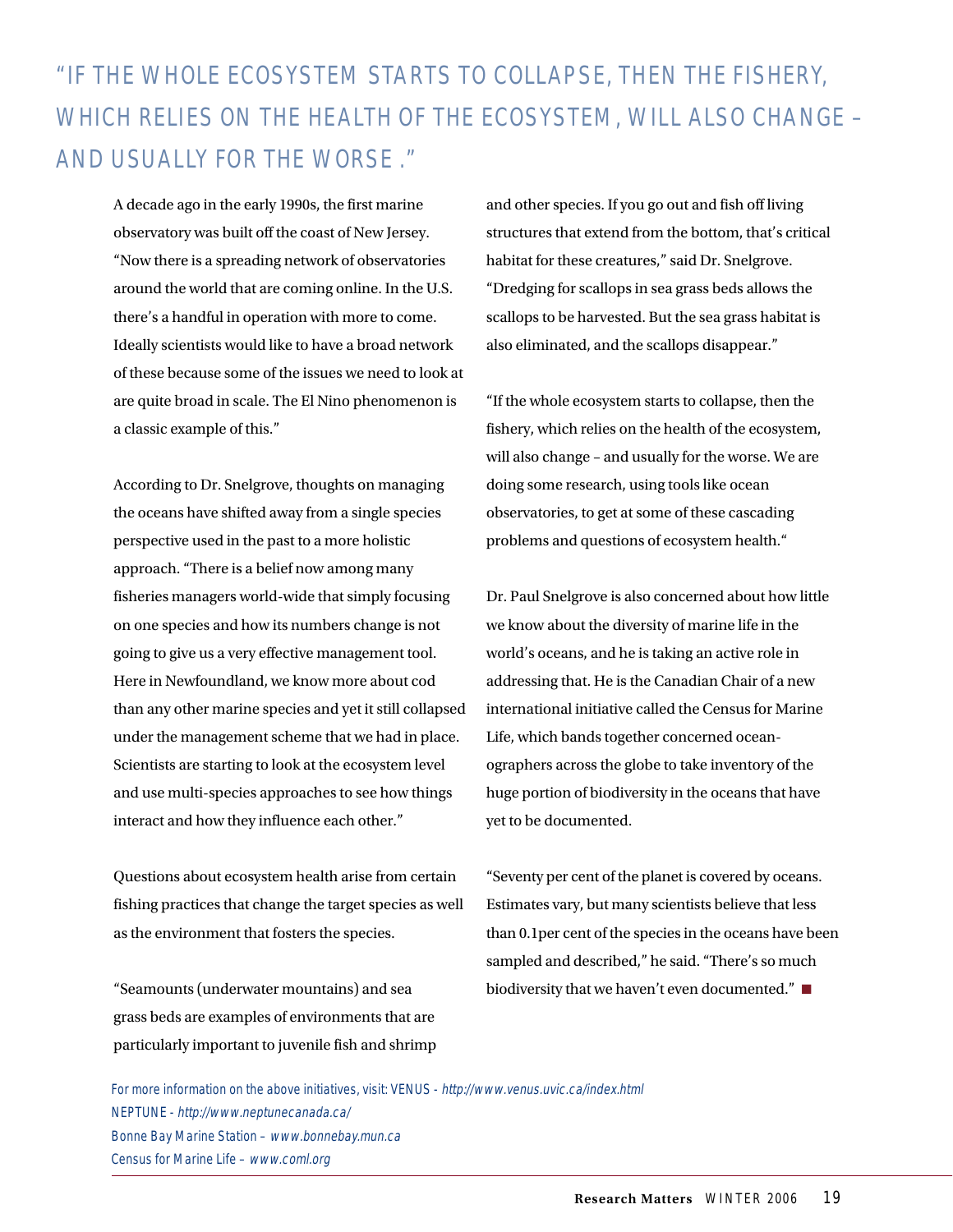

Members of the hemophilia research team include (L-R): Marc Kawaja, David Macgregor, Dr. Mary-Frances Scully, Michelle Hendry and Rose Ardern.

photo by HSIMS photo by HSIMS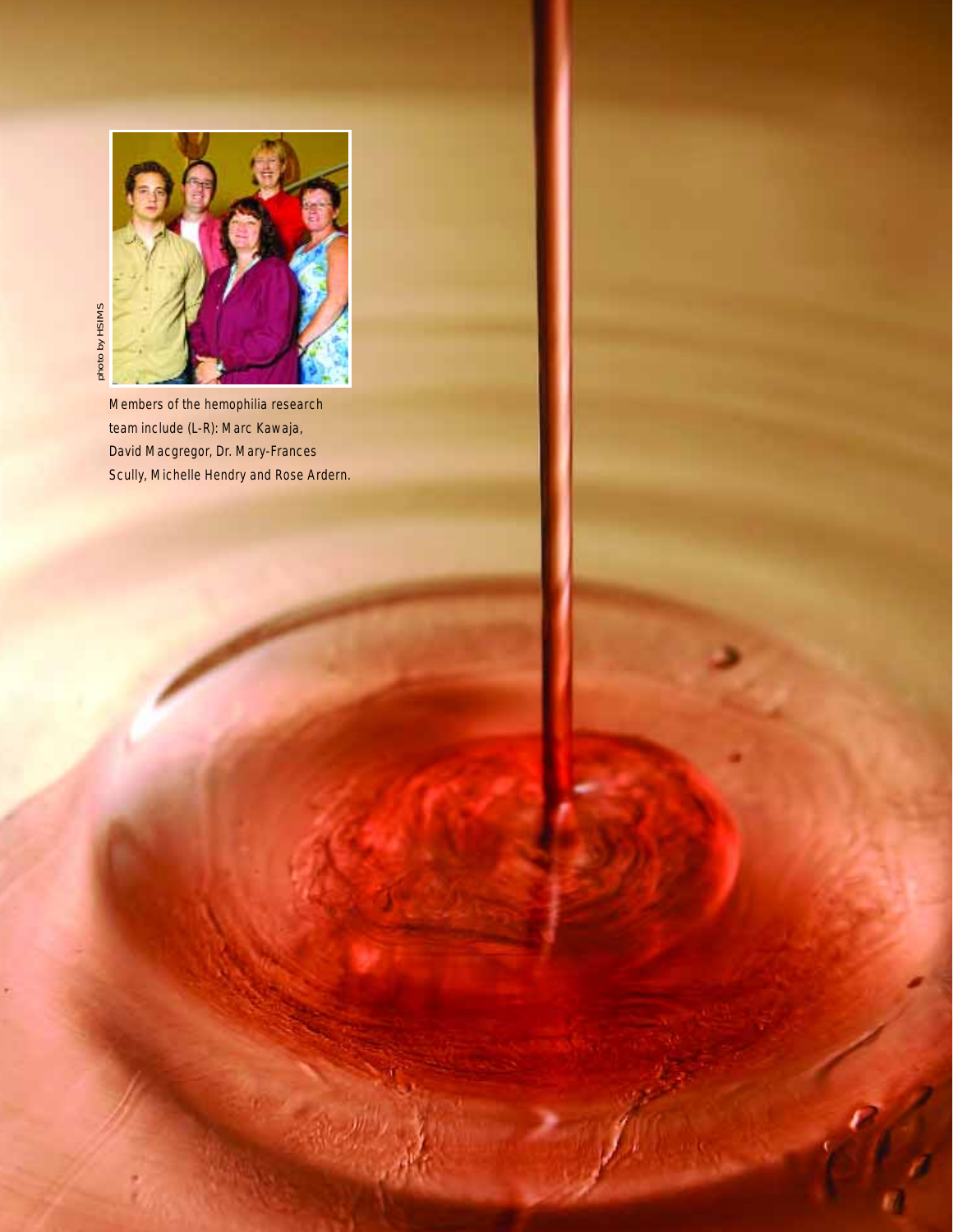## MANAGING MILD HEMOPHILIA A

by Sharon Gray

A TWO-YEAR STUDY on the clinical impact of mild hemophilia A among Newfoundland patients and their siblings is providing new information to assist doctors and patients to better understand and manage this hereditary bleeding disorder.

Dr. Mary-Frances Scully, a clinician and researcher in hemophilia at Memorial University, said preliminary results are already proving interesting. For example, the study of the female participants asked whether they had heavy menstrual periods or needed hysterectomies and then went on to study their iron stores. The researchers were surprised to find a high prevalence of sub-optimal iron stores and even iron deficiency in both women who are the carriers for the mutation and their unaffected siblings.

"Curiously, we did not find that this really affected these women's quality of life although this has been found in many other studies," said Dr. Scully. "It may well be that further, more sensitive studies, need to be performed. The very high prevalence of iron deficiency is quite alarming."

Another concern raised by the study is a very high level of obesity in the affected males, their siblings, the affected carrier women and their siblings. "Hemophilia not only predisposes the affected to arthritis and obesity but also increases the risk of arthritis," explained Dr. Scully. "We are quite concerned with this combination because hemophilia predisposes to bleeding and many standard medications for arthritis also increase the risk of

bleeding. This makes it very difficult to mange the pain of arthritis in patients with hemophilia."

Dr. Scully added that obesity also increases the risk of cardiovascular disease and that a mainstay of treatment of cardiovascular disease is with antiplatelet agents and anticoagulants. "The main side effects of these therapies are bleeding so they are difficult to use in patients with hemophilia."

The prevalence of mild hemophilia A in Newfoundland and Labrador is believed to be the highest in the world, and one rural Newfoundland community with a population of around 3,000 has about 50 affected patients. Dr. Scully's study involved 258 participants, including men with a genetic mutation that causes hemophilia as well as an equal number of their siblings, and female carriers and their siblings.

Dr. Scully believes that there are at least two separate genetic mutations in Newfoundland and Labrador responsible for mild hemophilia A. One, referred to as the "valine 2016" mutation, was identified by Memorial University molecular biologist Dr. Yagang Xie, in research he has done with Dr. David Lillicrap from Queen's University in Kingston, Ontario.

Drs. Xie and Scully believe that there is another genetic mutation in Southern Labrador for hemophilia but this has not yet been confirmed.

*continued on page 22*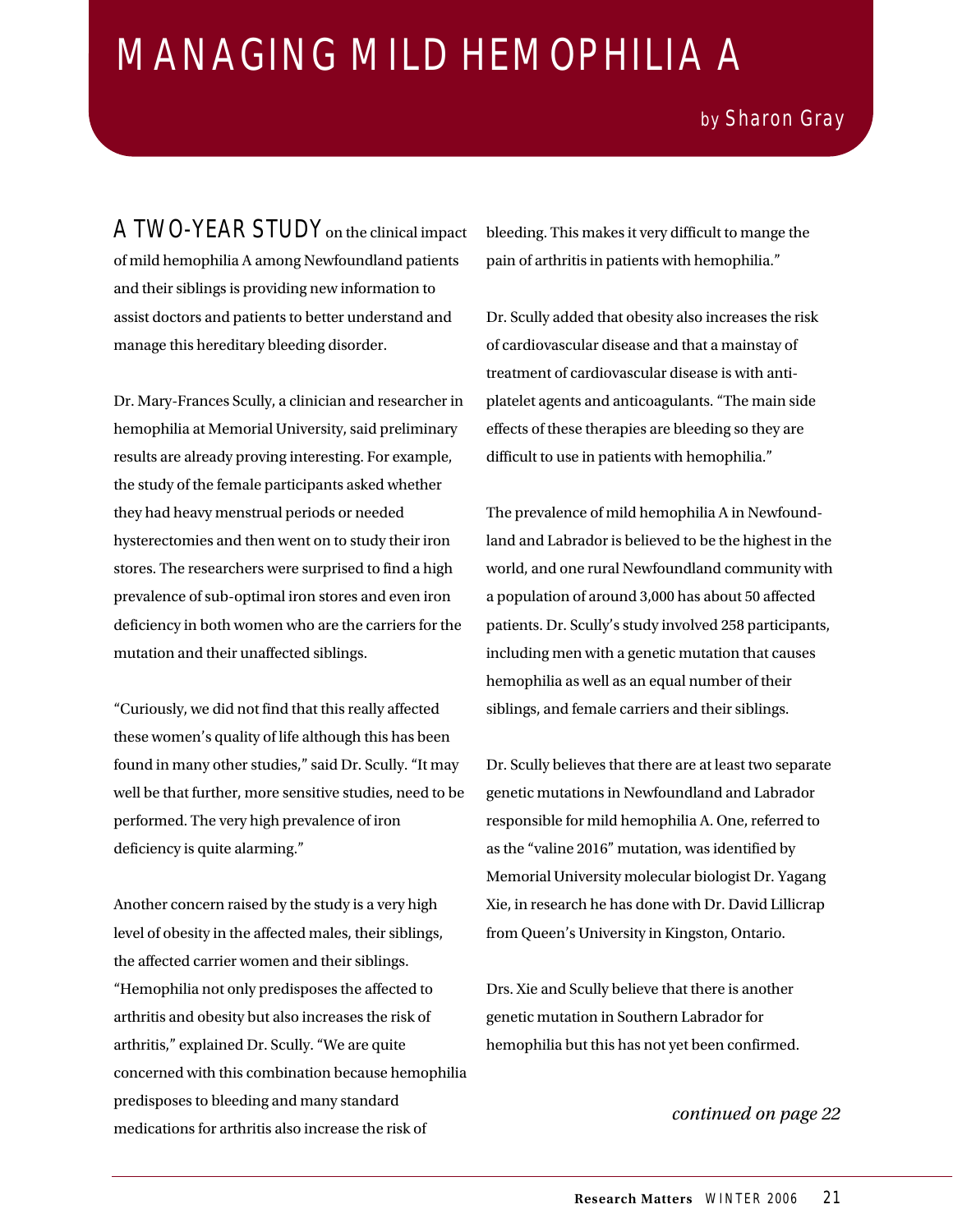"IN PATIENTS WHO HAVE HAD PROBLEMS IN GENERAL THERE WAS A DELAY IN EITHER DIAGNOSIS OR IN TREATMENT AND THIS IS WHY THE HEMOPHILIA CLINIC TEAM REALLY WORK ON IDENTIFICATION, EDUCATION, PREVENTION, AND EARLY INTERVENTION."

Dr. Scully's study also looked at the prevalence of Factor V Leiden and prothrombin gene mutation. Dr. Xie has shown that there is a prevalence of Factor V Leiden mutation with five per cent of the population

**Canadian Hemophilia Society Association of Hemophilia**<br>Clinic Directors of Canada (AHCDC)

**FactorFirst** 

**GUIDELINES FOR EMERGENCY MANAGEMENT OF HEMOPHILIA** AND VON WILLEBRAND DISEASE of Newfoundland and Labrador heterozygote for Factor V Leiden and two per cent heterozygote for the prothrombin gene mutation. "These mutations slightly increase the risk of clotting, however the size of our study was too small to ascertain whether or not these mutations decrease the risk of bleeding," she said. "In

fact, some patients who have had significant bleeding are heterozygote for the Factor V Leiden mutation, therefore so far there is no evidence that this is protective in this hemophilia population."

The study also showed that the quality of life of patients who became affected with hepatitis C through contamination of blood products was lower than patients who were hepatitis C negative. "This shows again that maintaining a safe blood supply and really safe replacement therapy is of utmost importance. Fortunately Canadian Blood

Services in conjunction with all health care workers and the manufacturers of recombinant replacement products and other products for hemophilia are working hard to maintain high levels of safety and decrease the risk of viral transmission to almost zero."

Analysis from the study shows that younger patients are doing much better. "In patients who have had problems in general there was a delay in either diagnosis or in treatment and this is why the hemophilia clinic team really work on identification, education and prevention, and early intervention," said Dr. Scully. "Each patient receives a wallet-size 'Factor First' card which identifies their bleeding disorder, their level of factor, what product they respond to and the dosages they need in an emergency. The card also specifies what is a critical bleed and a minor bleed for the patient."

This information is also kept on file so if a patient has to see a dentist, for example, to have a tooth pulled, a nurse at the hospital can access the information and forward it to the dentist in advance. For patients in rural areas, the information is sent to the local emergency department. ■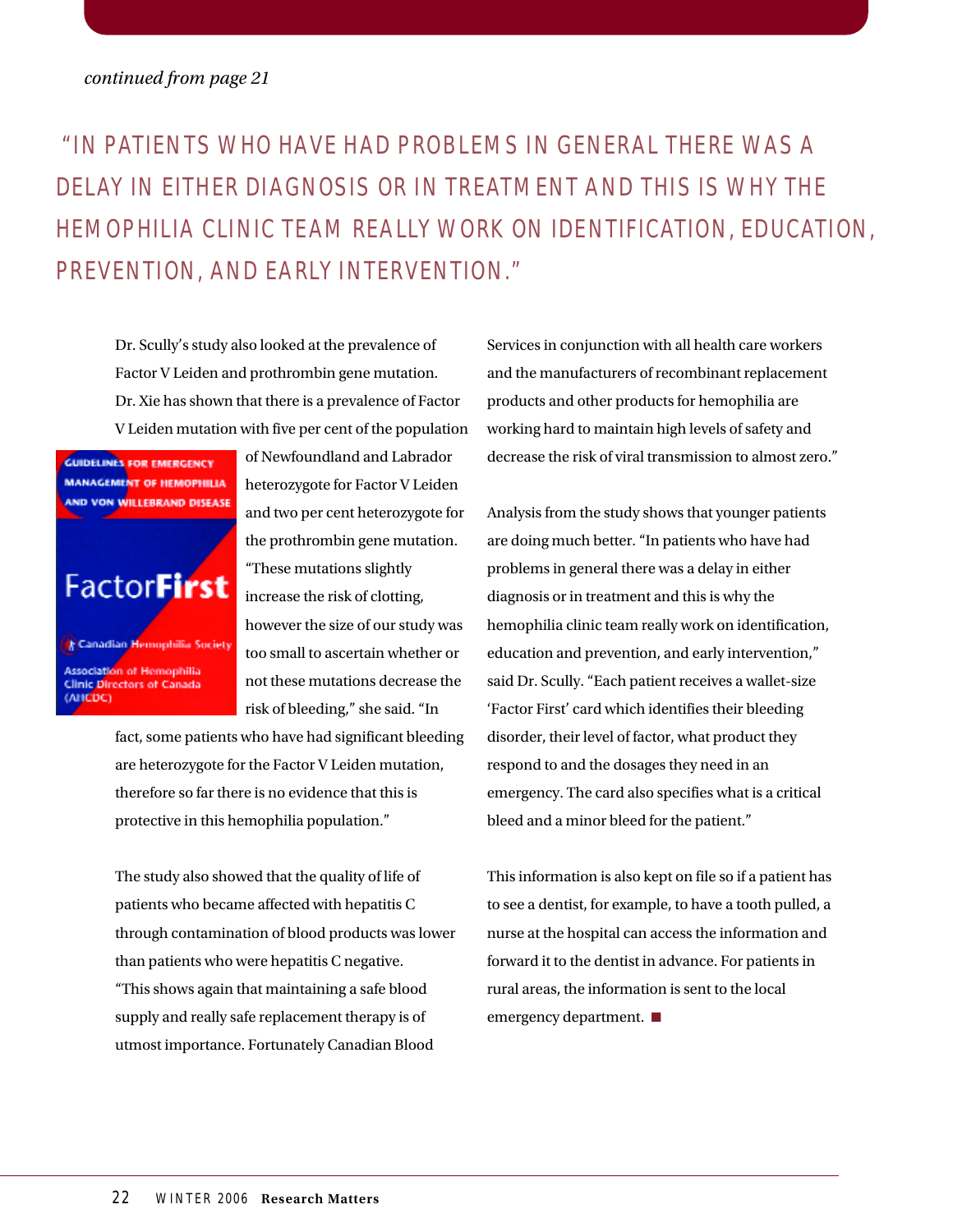# MEMORIAL'S ICE EXPERTISE by Michelle Osmond BRITISH TV CREW DRAWS ON

### THE LEGACY OF THE TITANIC is once

again drawing media attention to this province, this time from the British Broadcasting Corporation (BBC). Cluny South is the BBC producer of *The Titanic Iceberg* and recently spent nearly four weeks in the province with cameraperson Justin Maguire. *The Titanic Iceberg* traced back the origins of this famous iceberg, recreating its life from Greenland's ice cap to its end, melting in the North Atlantic.



Photo credit: Justin Maguire & Cluny South

Dr. Claude Daley, professor and chair of Ocean and Naval Architectural Engineering at Memorial, was interviewed by the BBC crew. They were interested in Dr. Daley's description of what would have happened to the ice and to the hull when the Titanic struck the iceberg and to explain in general terms how icebergs get to the Grand Banks. They also had Dr. Daley recreate a high school science fair project his daughter did in Grade 11 that examined the changing shapes and instabilities of melting ice blocks (mimicking icebergs). The crew filmed a reconstruction of those tests with a Plexiglas tank. Ms. South said they came to Newfoundland because

of its history with icebergs. "This is where the icebergs come after Greenland. We could have gone to Labrador, I guess, but we were also keen to interview Claude and the IIP (International Ice Patrol), and Newfoundland being the last bit of land that the Titanic iceberg may have sighted convinced us this was the place for the last stages of our journey." "Unfortunately we came on a particularly bad year for icebergs," added Ms. South. "But our interviews here have been excellent – so much so that we are even considering coming back to do some more. Claude is a great storyteller and his enormous enthusiasm for his subject matter makes for a great contribution to the program."

Filming took place in the Engineering Building in the Fluids Laboratory, the Thermo Laboratory and in the welding shop in a lab where they reconstructed ice block tests. The crew and Dr. Daley also boarded a tour boat in Bay Bulls for a shoot that started around 5 p.m. and did not wrap up until 1:30 a.m. Dr. Daley didn't seem to mind the long schedule. "I was impressed by the whole process of making nature films – professional films in general," he said. "They are trying to tell a story in a way that will make difficult topics accessible to the public, and fun to watch. It is very different from academic/technical communication, but it has a similar rigour. They are very concerned about the integrity and logic of the work."

It's expected the story will air on BBC2 on a show called *Natural World* and on Discovery Channel sometime in the winter of 2005/06. ■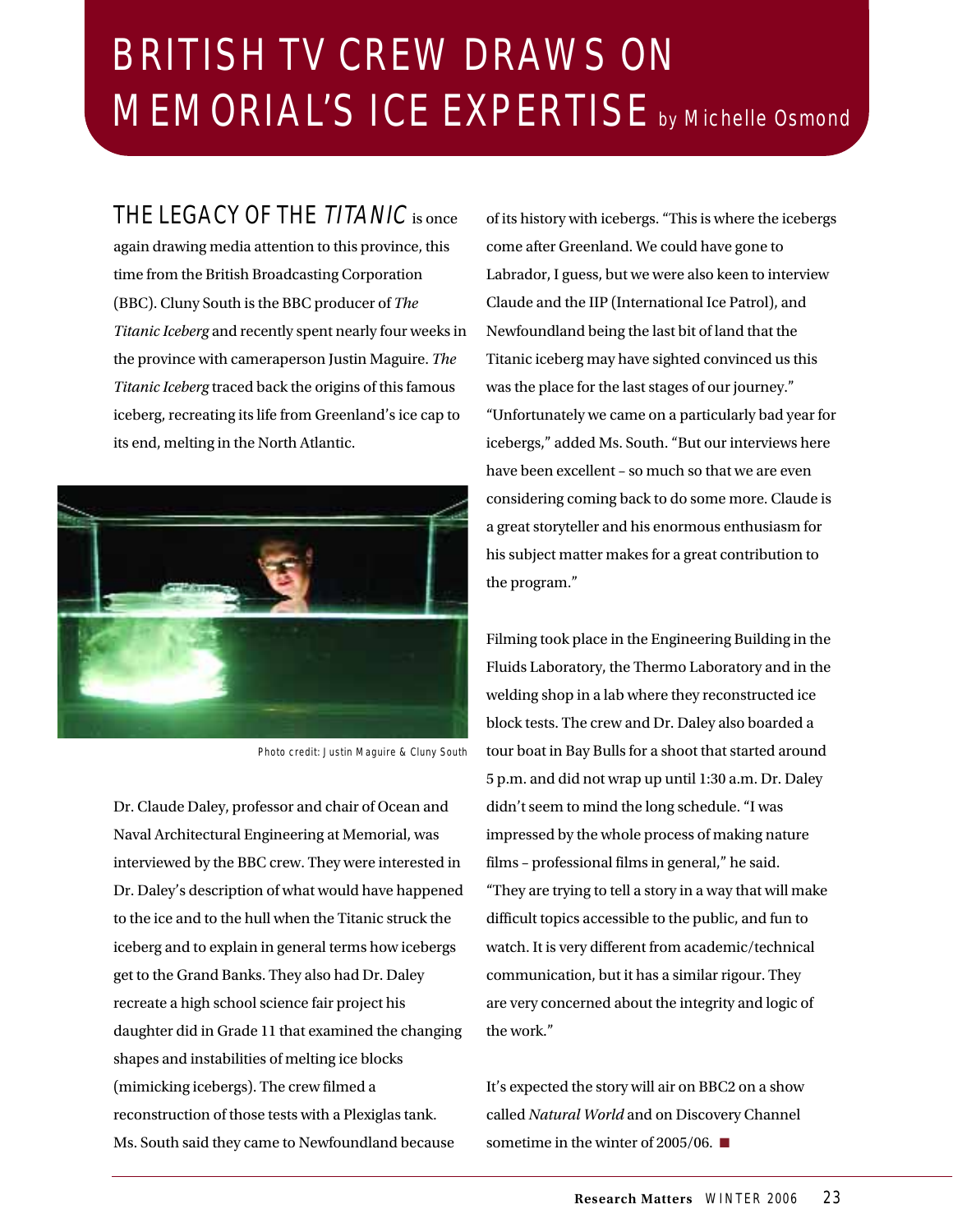### GETTING INTO A STICKY SITUATION by Deborah Inkpen



Dr. Valerie Booth and the NMR spectrometer.

#### DR. VALERIE BOOTH, Canada

Research Chair in Proteomics at Memorial University, found herself in a "sticky" situation when she began studying proteins, quite literally. That's because she is studying proteins that are not soluble in water, but the kind associated with human cell membranes.

"Hydrophobic is a technical word for sticky," said Dr. Booth with a laugh. "They are proteins designed to be embedded in your cell membranes, they don't wander around loose, so that's why they are sticky."

She said that it's important to study these proteins because if they are not functioning properly then you can develop a disease. "Genetic diseases occur because you have a protein that's either not there or not functioning properly."

Dr. Booth says that proteins are the body's "molecular machines" and are central in the countless processes that maintain all living organisms. "A protein's function comes about as a direct result of the particular features of its three-dimensional structure," she said. "We need to know this structure in order to properly understand how a protein works, as

"PROTEINS ARE DESIGNED TO BE EMBEDDED IN YOUR CELL MEMBRANES, THEY DON'T WANDER AROUND LOOSE, SO THAT'S WHY THEY ARE STICKY."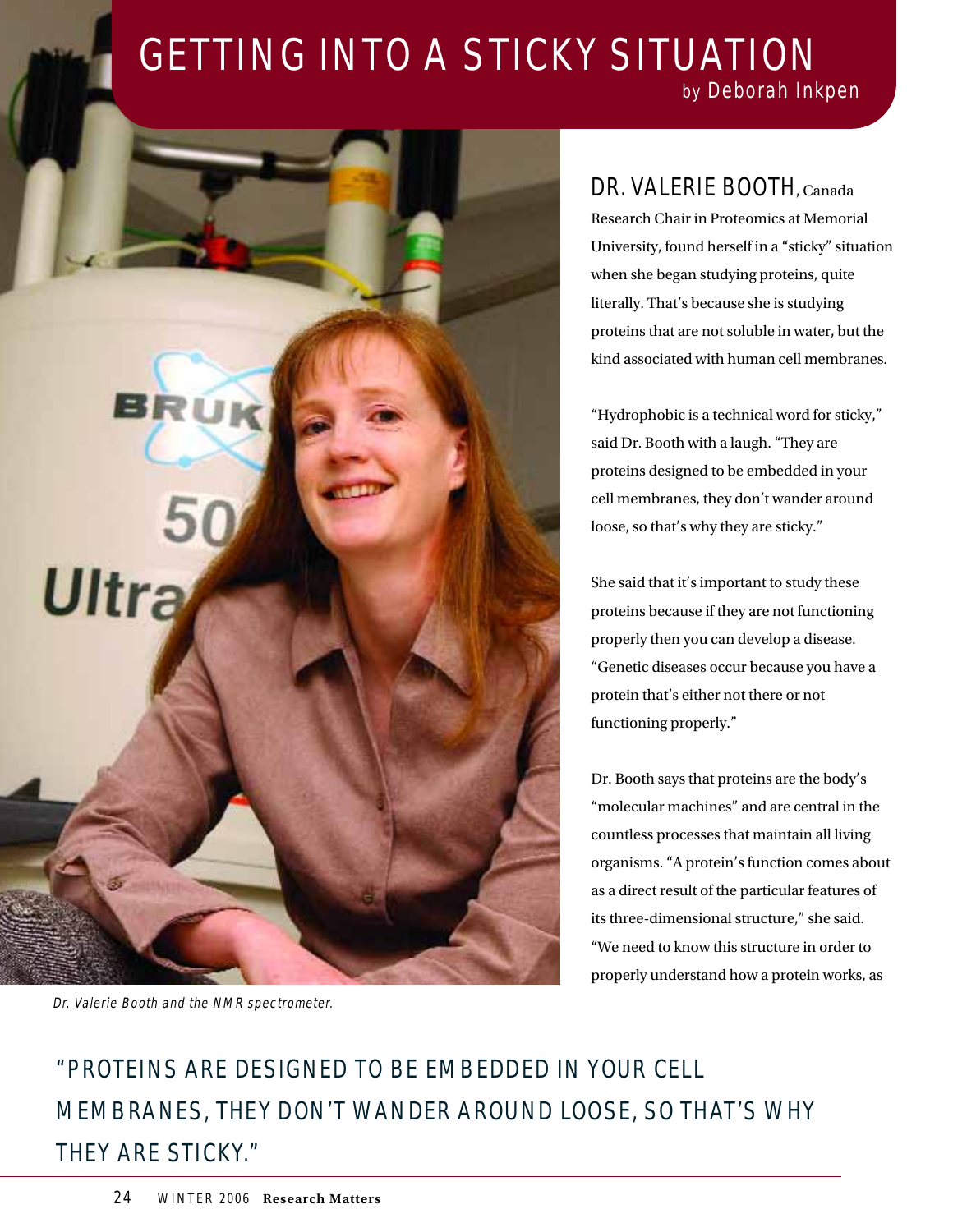well as to design drugs to modify the protein's function to treat a disease. The details of this structure are too small to be seen directly, even in the most highly magnified images, and so we use techniques such as nuclear magnetic resonance (NMR) to determine the structure."

Dr. Booth recently received funding from the Canada Foundation for Innovation for a NMR spectrometer for high resolution structural studies of membrane proteins to assist with her research.

"It's labour-intensive doing the high resolution structures but it's the only way to get information that you need to rationally design a drug. Without rational design you are into screening millions of molecules for the activity you want, which also takes a lot of time," she said. "Proteins that are embedded in the cell's membrane constitute about one-third of all proteins and are especially important in health and disease.

These membrane-associated proteins pose unique technical challenges and relatively little is currently known about their structures. However, recent advances in both making the protein samples and using NMR to determine their structures mean that many membrane proteins are now amenable to structure determination for the very first time. In order to make the most of the NMR data, we combine this data with computer simulation. We use NMR and computational approaches to reveal the underlying mechanisms behind the function of several membrane-associated proteins."

Dr. Booth has also been working in collaboration with a local company, NewLab Clinical Research, which looks at identifying genes associated with human

disease. Currently Dr. Booth and NewLab are working on two proteins whose genes were found to be associated with psoriasis by NewLab in collaboration with Dr. Wayne Gulliver, clinical professor of dermatology at Memorial University. "I work with the protein that the gene codes for, to understand how it works and then to use the knowledge of the structure to help design a therapeutic to treat that disease," she said. "There's something very special about Newfoundland and Labrador and our possibilities for genetic research. We can identify a gene and say it's associated with this disease but what do we do with that? You can inform people that they are likely to get this disease and that may be of some help, but what we are doing is providing a connection between identifying a gene that's important in a disease and actually coming up with a drug that will treat a disease."

Dr. Booth and her team study proteins that are found in lung surfactants. "If you are born without the protein we study, which is called SP-B, you don't survive, you can't breathe," she explained. She said that about 15 years ago, hospitals began giving lung surfactants isolated from animals to premature babies with trouble breathing. It helped improve mortality. She hopes her research will result in the development of artificial therapeutics which will stay active longer and work more effectively.

"First, we are looking to understand how the proteins work, and second, we can use the knowledge so that we can design therapeutics. The drugs designed based on this knowledge can either act to replace a missing protein or to modify the function of a protein that's not doing what it's supposed to, thereby treating the disease." ■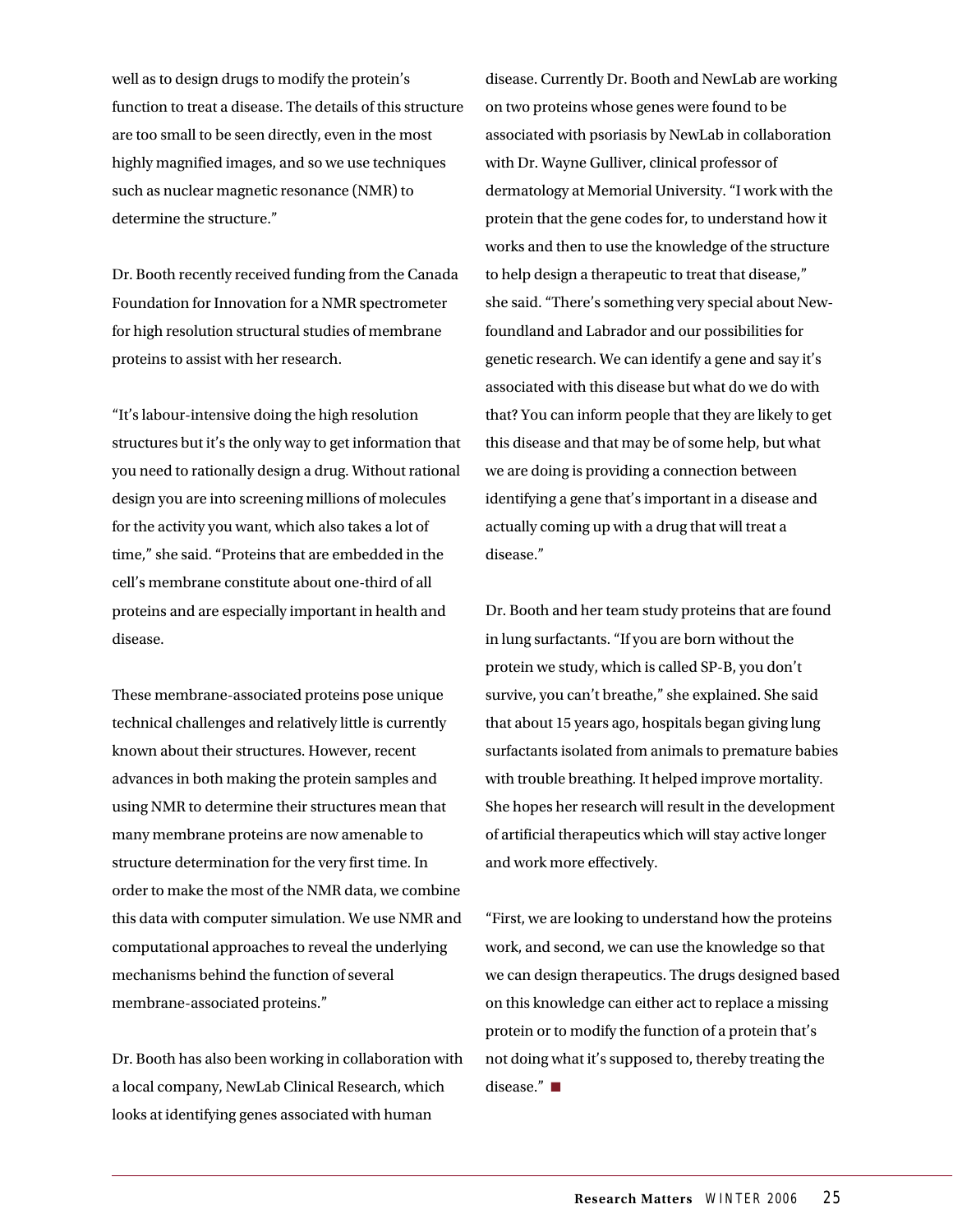## INCO INNOVATION CENTRE OPENS



REPRESENTATIVES of Memorial University, the provincial and federal governments and Inco Ltd. officially opened the Inco Innovation Centre, a new \$17.3 million research and innovation facility located on the university's St. John's campus on Sept. 20, 2005.

The impressive-looking glass and steel edifice, built over the structure of a defunct student centre, represents the university's vigorous commitment to innovation in research and teaching; the new facility will also enhance Memorial's community-oriented focus.

Inco Ltd. committed \$13 million towards the capital cost of the facility and \$1 million annually for seven years for operations and maintenance. The federal government – through \$13.1 million announced in 2003 under the Atlantic Canada Opportunities Agency's Atlantic Innovation Fund (AIF) and an additional \$10 million announced Tuesday under the agency's Business Development Program – has invested over \$23.1 million in support of ongoing research and development in the centre.

Containing some 9,000 square metres, the Inco Innovation Centre houses a wide range of research, business support and educational facilities on three floors. Research related to geosciences, hydrometallurgy and the Voisey's Bay mineral deposit will be concentrated on the first floor of the building. The first floor contains labs for health, safety and risk engineering, and process engineering and corrosion reduction. The centre was also designed to house a small scale model of a hydrometallurgical plant. Memorial's president, Dr. Axel Meisen, stressed the significance of the bright new structure at the centre of the campus.

"The Inco Innovation Centre is a beautiful new facility, but the true value of the new building will come from the innovations that the centre will foster at Memorial," he said.

"Thanks to the generosity and vision of Inco and the government of Canada, the Voisey's Bay deposit will not only provide the jobs and economic growth one would typically expect, but will also pay other critically important dividends for the people of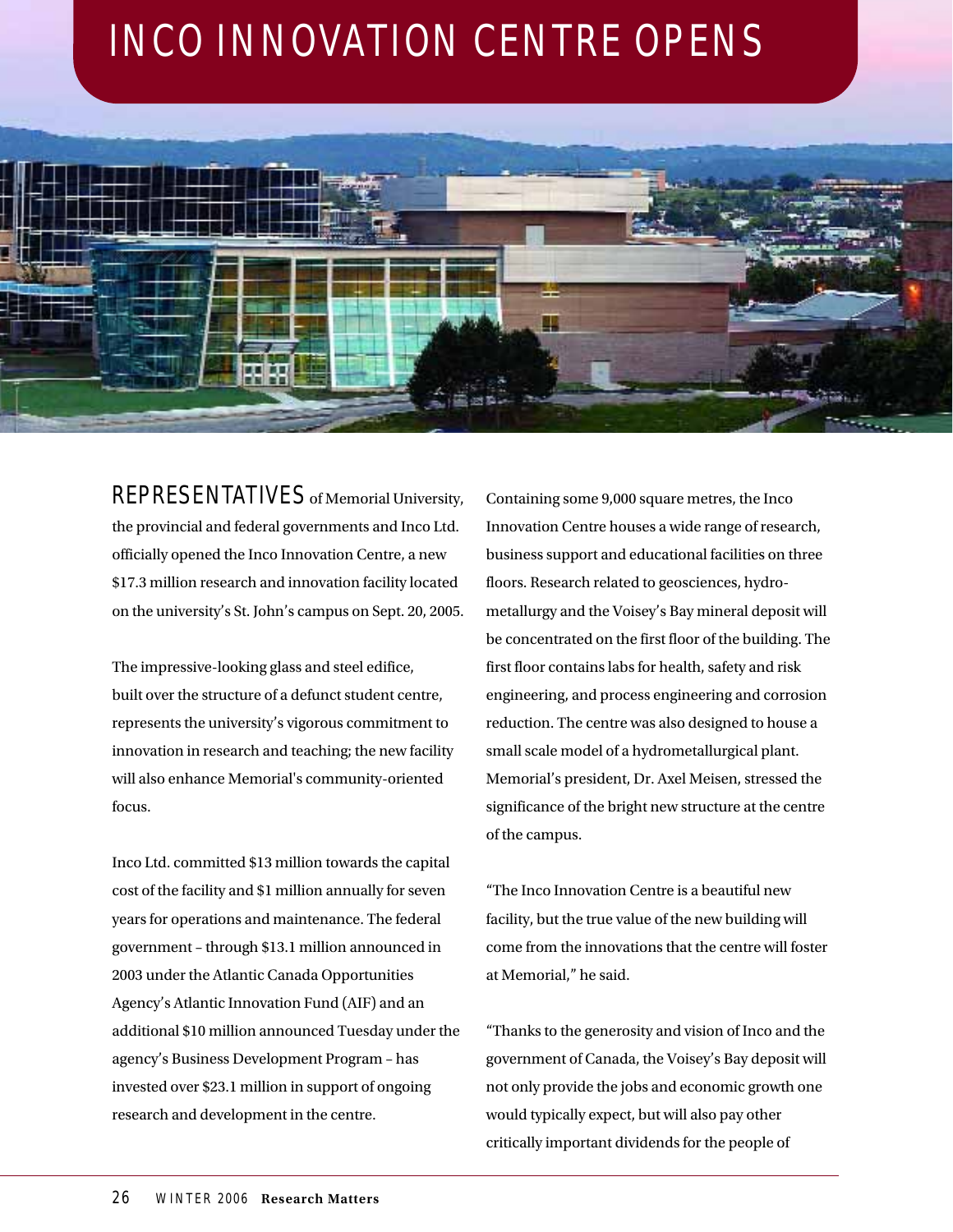"OUR VOISEY'S BAY PROJECT HAS DEMANDED SOME OF THE MOST INNOVATIVE PARTNERSHIPS THIS COUNTRY HAS EVER SEEN AMONG PRIVATE INDUSTRY, GOVERNMENT, ABORIGINAL PEOPLES AND EDUCATIONAL INSTITUTIONS LIKE MEMORIAL UNIVERSITY."

Newfoundland and Labrador by making Memorial University a stronger, more research intensive and innovative institution."

"Inco is extremely proud to be associated with Memorial," said Scott Hand, chairman and CEO of Inco Ltd. "Our Voisey's Bay project has demanded some of the most innovative partnerships this country has ever seen among private industry, government, aboriginal peoples and educational institutions like Memorial University. We believe that this centre will help to foster and promote the kind of partnerships and innovation that have made Voisey's Bay possible; not just technical innovation, but social, political and economic innovation as well."

"The \$23.1 million in federal support for this project is a worthwhile investment on many levels," said Todd Russell, member of Parliament for Labrador on behalf of Joseph McGuire, minister of the Atlantic Canada Opportunities Agency.

"It is worthwhile in terms of meeting the Government of Canada's commitment to the Voisey's Bay Development, increasing Memorial University's research and development capabilities, and maximizing economic benefits associated with the project. It also underscores the Government of Canada's commitment to increasing the amount of R&D funding available in Atlantic Canada."

"This is truly a centre for innovation, for invention, for creativity – and I can't think of a better place for this facility than Newfoundland and Labrador," said Tom Hedderson, former minister of education.

"This centre is good for industry leaders, researchers and students alike. As minister of education, I am particularly impressed with what it will offer the students. Indeed, I would hope that this centre will lure the best and brightest students from around the world to Memorial."

Operations at the new facility will not be restricted to the mining industry. The Inco Innovation Centre will also play a role in social science research and knowledge transfer.

For example, the facility houses the offices of Dr. David Natcher, the Canada Research Chair in Aboriginal Studies, and the Centre for Aboriginal Research. In his research, Dr. Natcher is exploring alternative models of community development that take into account not only Labrador's commercial development versus the subsistence needs of its aboriginal peoples, but also other factors such as aboriginal health, nutritional status, educational achievement, access to desired resources, and aboriginal rights. ■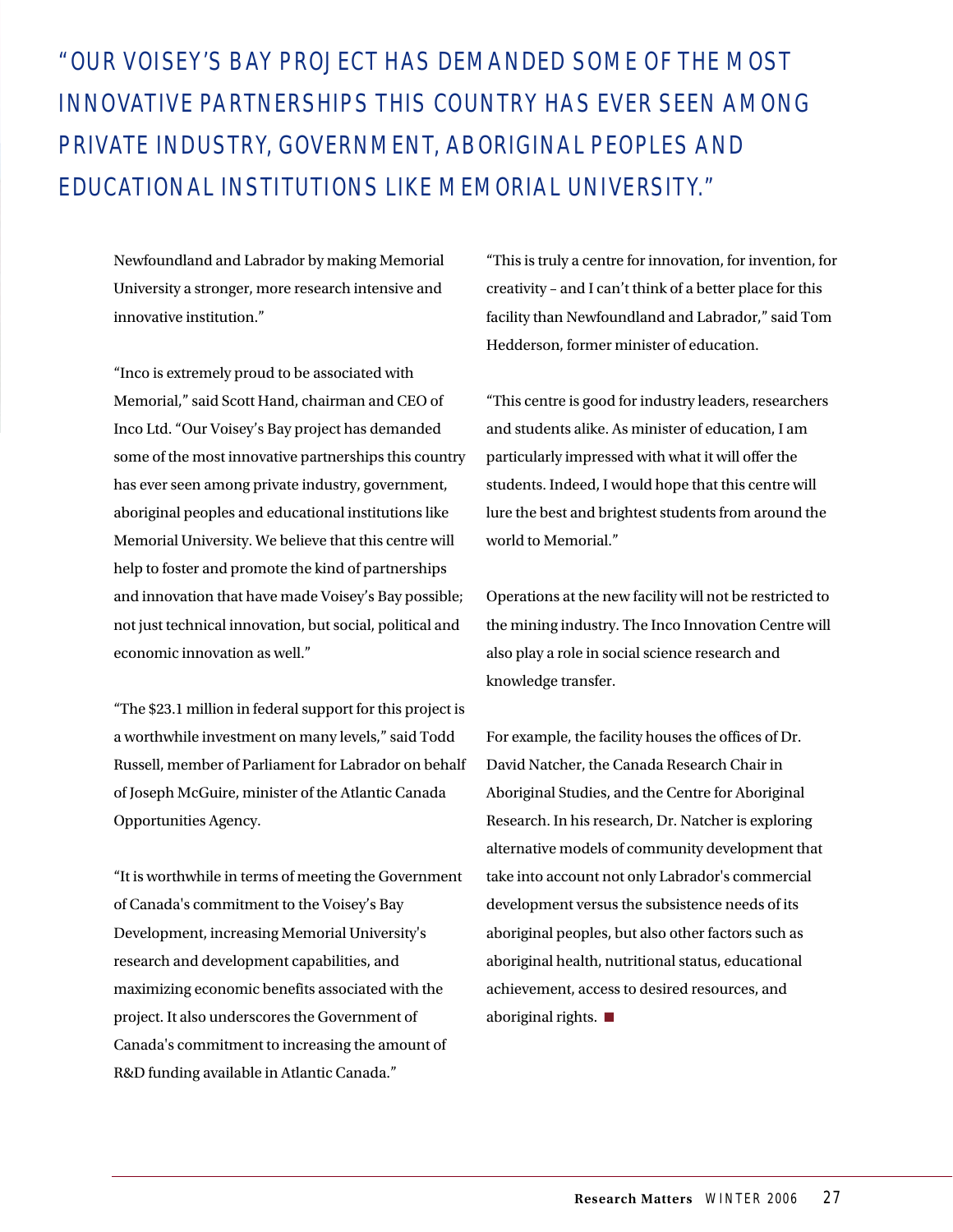

## THE SHORTHAND LANGUAGE OF POSTCARDS

WISH YOU WERE HERE: we've all written or read this line on a postcard. But many of us haven't looked closely at how the postcard has changed our everyday language or shaped modern literature. Dr. Bradley Clissold, a faculty member in Memorial's Department of English is hoping his research into postcards written in the late 19th and early 20th century will showcase how these vehicles of modern communication have influenced how we currently read and write more than 100 years later.

"Postcards have a shorthand language specific to their materiality," says Dr. Clissold. "The origins of the picture postcard date back to the 1860s, and even though this form of modern communication has been surpassed by more technologically efficient means, the postcard has not been replaced. It retains its cultural currency as an easy and inexpensive communication medium, and over the past 140 years the postcard has continued to evolve as a cultural touchstone and historical register."

Dr. Clissold recently received an Andrew W. Mellon research fellowship to conduct research at the Harry Ransom Center, a cultural archive that houses over 36 million literary manuscripts, including a copy of the first Gutenberg Bible. He will spend two months at the center in Austin, Texas, to study their collections of postcards. His focus will be, in part, on the ways in which postcards exist as neglected precursors to the shorthand language used in text messaging and e-mail.

"I am looking at the ways language gets modified by these types of technologies and different materialities. People have not really explored how the postcard (and the telegram before it) helped to initiate a silent revolution in everyday linguistic practices and did so in a very popular and democratic way." For Dr. Clissold, another important aspect of this project is that it helps to preserve postcards as valuable archival resources for future generations of scholars. "There is finally a slow but growing trend among postcard collectors and archivists to no longer dismiss the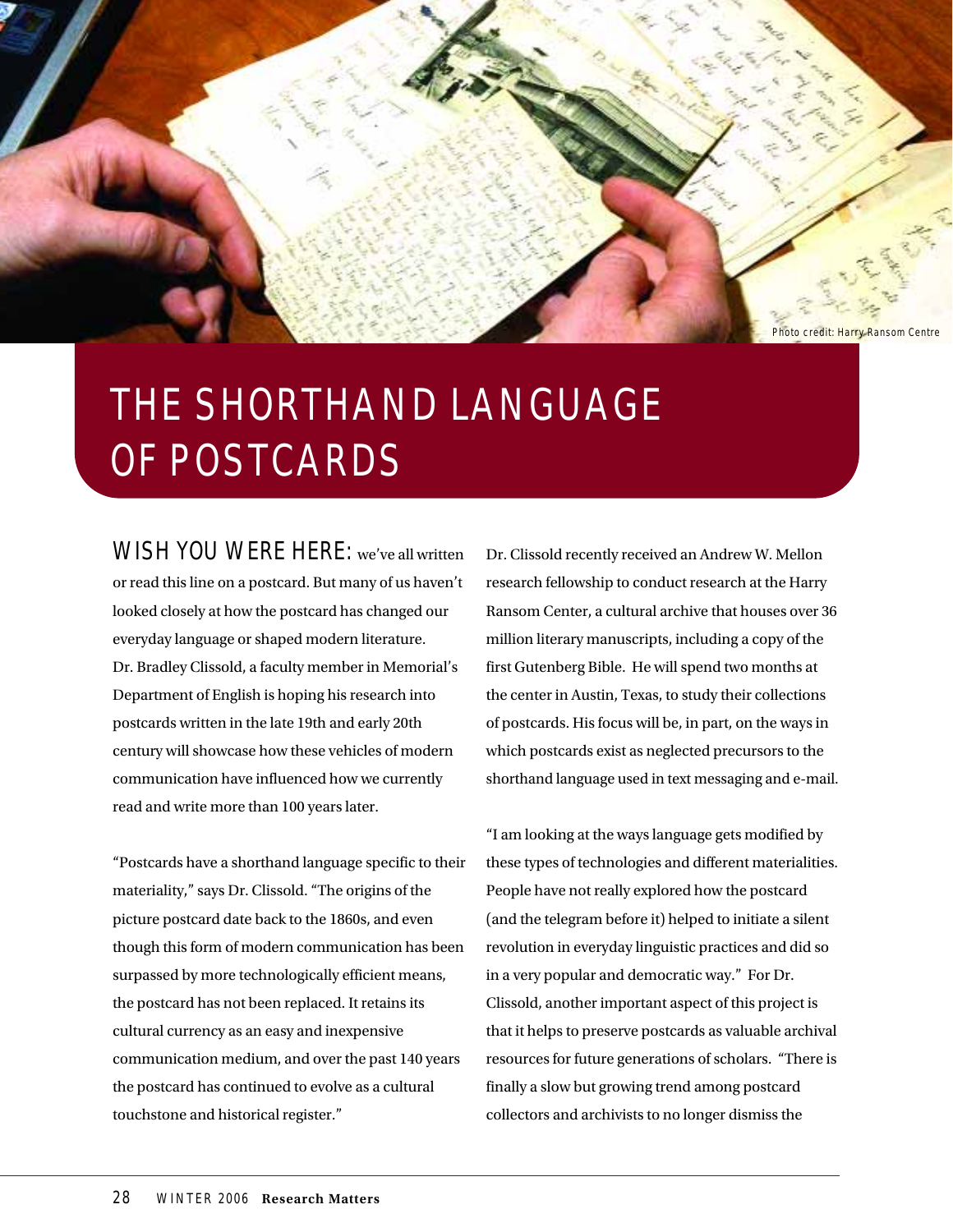### "YOU CAN'T HIDE ANYTHING ON POSTCARDS. IT'S AN OPEN FORM OF CORRESPONDENCE."

'postally used' postcard as devalued and worthless," he says. "Through my research, I hope to generate a greater appreciation for the value of postcard writing and reading, and encourage the preservation of these artifacts of cultural identity."

He is also connecting the language of postcards to literary movements in the beginning of the 20th century. "Literary authors were experimenting with language fragmentation and abbreviation in literature in ways that are very similar to the messages written on postcards by postcard writers," he explains. "A lot of modernist literature, which roughly dates from 1890 to 1939, is considered elitist and esoteric – a literature apparently designed only for a very sophisticated, hyper-educated specialist who could decipher such experimental works." Dr. Clissold argues that the "same types of fragmentation and truncation of language that appear in modernist literature were commonly practiced on postcards by many everyday users of postcards." He added, "The same types of language-play were being used at both this high end of esthetic production and at this socalled low end of daily communication, so I am trying to unite these two fields of cultural practice to argue that if people could deal with postcard forms, they could, in theory at least, deal with the more experimental linguistic forms of modernist literature." This claim allows Clissold to challenge the misrepresentation of modernist literature as cultic and not written for the "common" reader.

"You can't hide anything on postcards. It's an open form of correspondence: the mailman, if you had servants, any third party who comes into contact with them can read them – and most do," says Dr. Clissold. "As a result, one often finds coded messages and

private language games on inscribed postcards, which is also reminiscent of some of Modernism's more experimental authors." He adds, "This work is part of a larger book project, *Exchanging Postcards: Vernacular Modernism and the Field of Cultural Reception*, which attempts to read the postcard as a popular material support for early 20th century literary esthetics by focusing on how the postcard functioned as a practical application for the production and reception of Anglo-American modernist experiments in linguistic and literary form. Postcards, because of their material constraints their size and the public nature of their messages became a workshop for linguistic innovation, and thereby helped to establish the tolerable limits of experimental modernist poetics. They also helped to prepare an audience for modernist works by challenging conventional reception practices years before most modernist writers set out to subvert and exploit those very practices. Modernist figures like James Joyce, Virginia Woolf, Evelyn Waugh, Ezra Pound, and E.E. Cummings not only used postcard correspondence to exchange ideas, but also exploited the affinities between postcard communication and literary production in their development of high modernist esthetics."

"From their beginnings alongside the postal reforms of the 19th century, postcards quickly became symbols of modernity: the spirit of the age – brevity and speed. They were, according to one social critic of the period, 'a sign of the times' that made available a fragmented and effective means of interpersonal communication to 'a hurried generation that has not many minutes to spare for writing to friends'." Weather good. Miss all. Ciao! ■